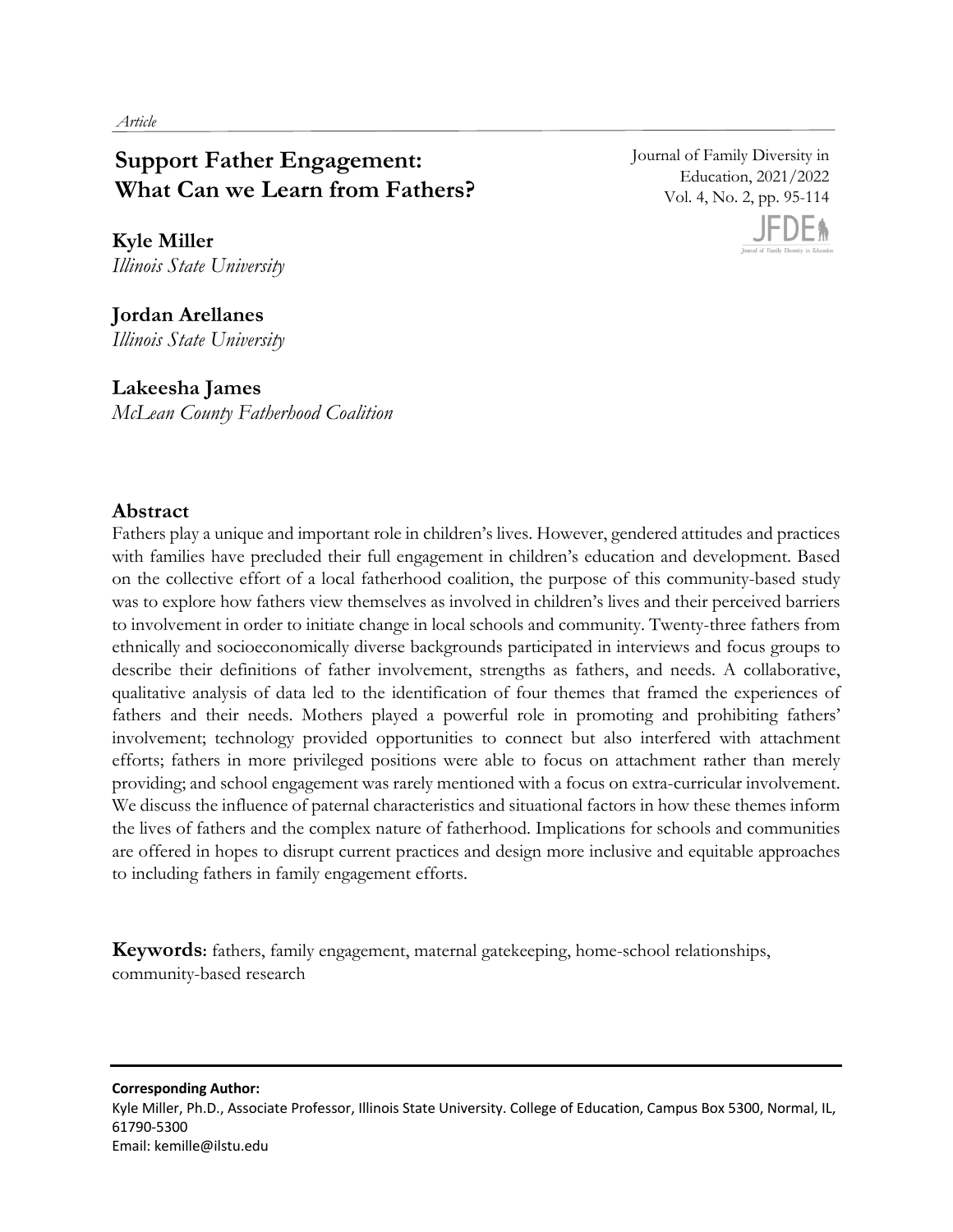# **Introduction**

Although the term *parent* implies the inclusion of both mothers and fathers, the vast majority of parental investigations focus solely on mothers. There is a notable lack of attention given to fathers (Downer, 2007; Guarin & Meyer, 2018; Posey-Maddox, 2017). This same sentiment can be found in many school and community initiatives that direct family engagement efforts toward mothers (Guterman et al., 2018; Lee et al., 2016; Phares et al., 2010; Rice, 2015). Decades of research and practice have stressed the *absence*, *disinterest*, and *lack of competence* of fathers in their children's education and development (Booth & Edwards, 1980; Pruett et al., 2017; Valiquette-Tessier et al., 2019), placing fathers on the fringe of parenthood. These erroneous and gendered attitudes, which are entrenched in family engagement practices, have restricted fathers' abilities to fulfill a more comprehensive role in their children's lives (Amato, 2018).

Scholarship suggests that fathers do play a unique and important role in children's lives, and different studies have documented the social, emotional, and academic benefits of positive father involvement (Amato & Rivera, 1999; Carlson, 2006; Jeynes, 2015). However, the variable ways in which fathers engage with children often remain unseen or misunderstood by schools and communities (Arditti et al., 2019; Fagan & Kaufman, 2015). Antiquated stereotypes of fathers as "hands-off" in regard to children's education has limited opportunities for schools and communities to meaningfully partner with and build relationships with fathers (Guterman et al., 2018). These missed opportunities are detrimental to both fathers and their children. The purpose of this study is to investigate how fathers view themselves as involved in their children's lives and understand their perceived barriers to involvement to initiate change in a local community and support more inclusive and equitable family partnerships, programs, and resources. In particular, this article highlights the valuable and collaborative work of a local fatherhood coalition located in the Midwest of the United States, which is a driving force in helping to improve the lives of fathers and their children.

# **Constructions and Contributions of Father Involvement**

Historically, fatherhood has operated within the constraints of societal views of masculinity, which supports a paternal focus on one's career rather than family (Amato, 2018; Valiquette-Tessier et al., 2019). In turn, fathers in the United States have assumed the role of the *provider* in households with little emphasis on direct, hands-on engagement with their children and their children's learning (Ganong et al., 1990; Marsiglio et al., 2000). As the landscape of families and parental roles has evolved over time, a new era of fatherhood has emerged where fathers desire more supportive, attentive, and closer relationships with their children as compared with previous generations (Pleck, 2010). This generation of men, often referred to as the *modern father*, is composed of individuals who actively reject the previous generation's fathering practices, with an increasing number of stay-at-home fathers and increased time spent with children (Gottzen, 2011; Livingston & Parker, 2019; Trahan & Cheung, 2018;). Attachment, rather than simply financial provision, is at the core of fathers' desires for a more active part in their children's lives, with a focus on greater emotional and physical connections with their children (Carrillo et al., 2016; Påfs et al., 2016; Pleck & Masciardrelli, 2003). Fathers are as likely as mothers to describe parenting as central to their identity (Livingston & Parker, 2019); moreover, there is even a growing population of father activists gaining attention through social media and blogging to highlight the contributions and strengths of fathers (Scheibling, 2019).

As fathers assume a more central role in their children's lives, the children benefit in a range of ways. Recent research on fathers highlights the positive contributions fathers make to their children's cognitive gains, school achievement (McWayne et al., 2013; Gordon, 2016; Jeynes, 2015; Martin et al., 2007; Roggman et al., 2004; Wilson & Prior, 2011), social and emotional competencies (Amato &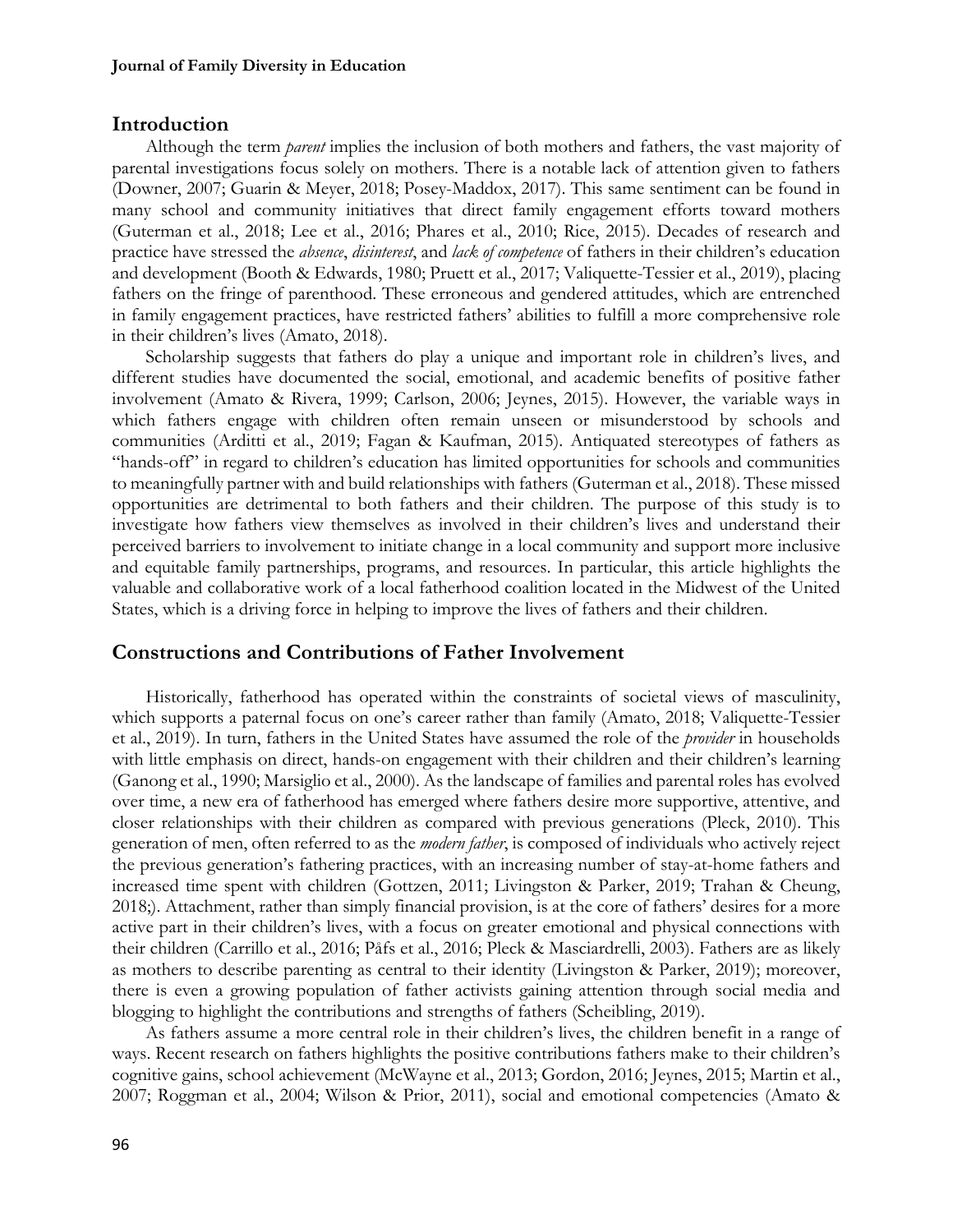Gilbreth, 1999; Bernard et al., 2015; Goncy & van Dulmen, 2010; Tautolo et al., 2015; Weitzman et al., 2011; Sarkadi et al., 2008), and basic needs provision (Kim et al., 2013). Therefore, school and community efforts to support the engagement of fathers will likely lead to positive outcomes for families and children (Solomon-Fears & Tollestrump, 2016). In simpler terms, we can definitively say that fathers matter.

# **Inequities and Bias**

Although no longer an accurate representation of fatherhood, the stereotype that fathers are less accessible or interested in their children's learning and development continues to hinder the work of field practitioners (Amato, 2018; Gottzen, 2016). Many fathers believe that their responsibilities are to educate, care for, and maintain supportive relationships with their children (Pleck, 2010), but they also claim that they experience fewer inroads and responsivity within educational settings to enact these responsibilities (Osborn, 2015). Schools often think about being *culturally responsive* in relation to linguistic, ethnic, and socioeconomic diversity and rarely in connection to parenting and fatherhood. However, the culture of fatherhood has changed dramatically, while the environments in which they operate have yet to adequately respond (Valiquette-Tessier , 2019; Wall, 2007).

The ways fathers engage with children does not seemingly fit parental engagement models that were designed for mothers in traditional, middle-class families (Allen, 2007). When families are viewed as systems of interdependent roles, and mothers are held as the standard for involvement, this produces a restricted view of paternal efforts (Valiquette-Tessier et al., 2019). The implicit assumption that family–related strategies function similarly for both fathers and mothers has led to many misunderstandings and negative views of fathers (Amatea, 2013). It is important to think about the parental sharing of responsibilities and how mothers and fathers might differ in their needs and behaviors (Osborn, 2015).This lack of responsiveness perpetuates the notion that fathers are less involved than mothers, especially for Black and low-income fathers who already face systems of oppression in schools and communities (Fleck et al., 2013; Posey-Maddox, 2017).

# **The Ecology of Fatherhood**

This study considers father involvement as a dynamic process with a variety of environmental influences that intersect with children's development both directly and indirectly (Cabrera et al., 2014). Bronfenbrenner's bioecological model has guided the work of the community's fatherhood coalition as well as our study design and subsequent analysis (Bronfenbrenner, 1986). The group members believe that fathers exist within a complicated and complex world, which can variably support or hinder positive engagement with their children. Fathers serve as an influence within the child's immediate environment; however, their involvement is impacted by relationships with other caregivers, work, the economy, legal systems, media, and societal norms. Our aim is to better understand the environment that has shaped father involvement at a local level to help reduce barriers and support the goals of fathers in our community.

Bronfenbrenner (1986) believes that children's development is driven by interactions that occur at the micro-, meso-, exo-, macro- and chronosystem levels as well as relationships among systems. At the microsystem level, father-child interactions serve as proximal processes in the child's immediate family system through direct contributions, such as father-child conversations and joint activities (Bronfenbrenner & Morris, 1998). At the mesosystem level, a father's communication with the child's teacher, participation in the child's religious community, and interactions with a sibling can also help shape a child's development. This model further suggests that places and individuals outside of the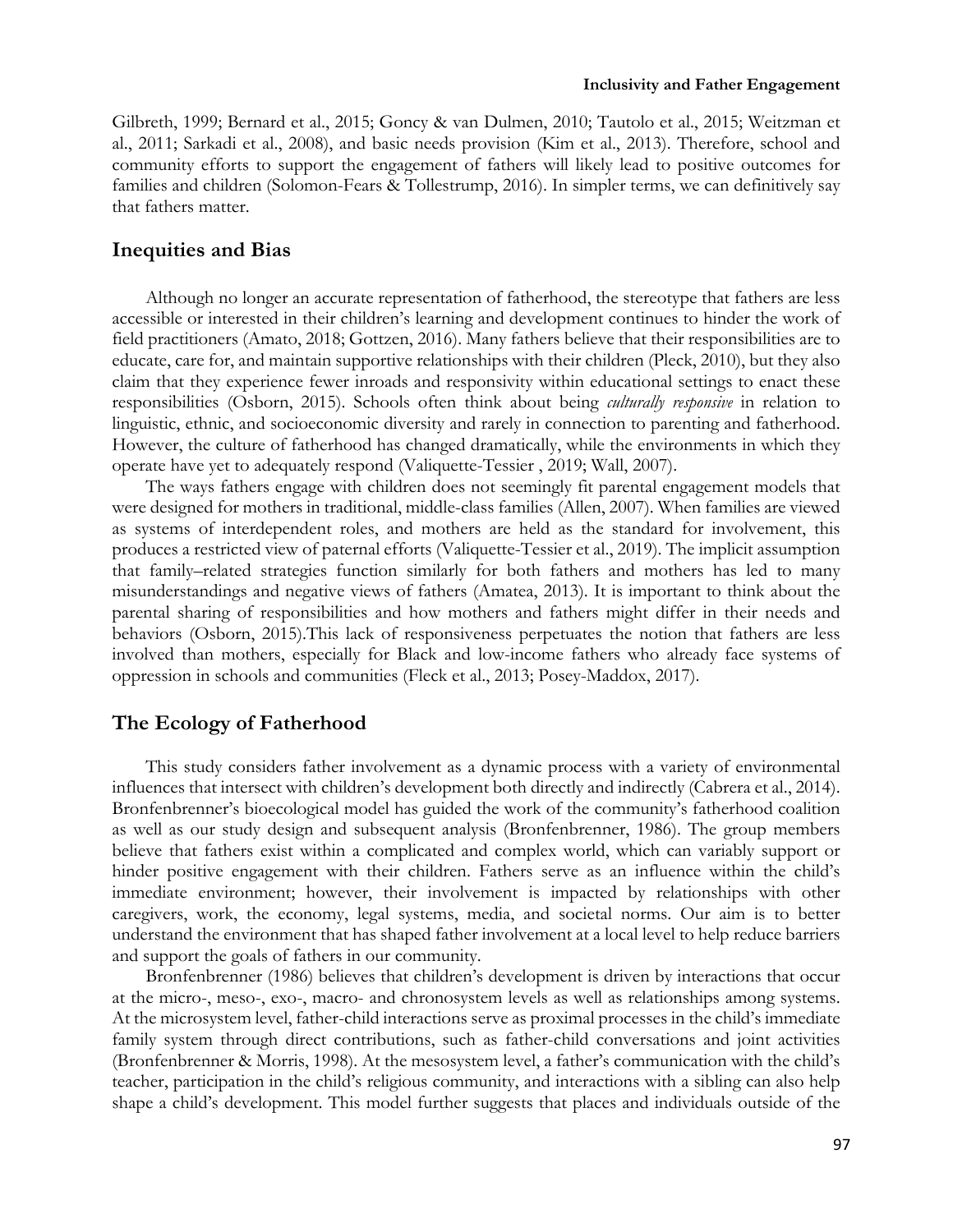child's immediate world can inform the child's outcomes. For example, at the exosystem level, a father's employment and job demands can impact his availability (Kramer et al., 2016). At the macrosystem level, community views of fatherhood and masculinity (Amato, 2018) can influence how fatherhood is embodied at the proximal level. The chronosystem, acknowledges time, both historically and in relation to transitions during the child's life. For example, generational philosophies of fatherhood change (Adams et al., 2011), which might in turn alter fathers' interactions with their children. All such layers emerged in the ongoing coalition meetings and the data analysis for this study.

# **Context of the Fatherhood Coalition**

A local non-profit organization that serves families and children initiated the fatherhood coalition in the fall of 2018. Based on their previous failed attempts to incorporate fathers in their parenting programs, they wanted to bring a variety of stakeholders together to reflect and brainstorm ways to better support fathers in the area. Representatives from community organizations, early childhood services, K-12 school districts, a state university, and churches gathered with local residents to share their experiences and ideas. Members of the coalition identified the following shared goals for bringing the community together around fatherhood needs: supporting fathers (not "fixing" them); identifying and building on existing services for fathers; increasing the community's knowledge and skills in father-friendly practices; providing an inclusive platform for fathers' voices; and responding to the reported needs of all fathers through community-driven processes. The coalition includes over 70 members, with approximately 20 members attending regular meetings that follow the conversationcentered World Café workshop method (see www.worldcafe.com).

The initiators of the coalition selected the term father involvement to encompass the various ways fathers can connect with and support children. In the literature on parental involvement, "involvement" is typically viewed as a more restrictive term regarding how often and to what extent parents interact with their children or act on their behalf. However, the coalition utilized the term "involvement" in a broader, multidimensional way to include the relationship context, quality of interactions, attachment, fulfillment, and intention. This broader definition is typically labeled as "engagement." Therefore, this paper uses the terms involvement and engagement interchangeably based on the work of the coalition.

Leaders of the coalition originally desired to create a quantitative survey that they would distribute electronically to fathers. They believed that the data could guide the work of the group and justify its existence. However, after discussing the matter, coalition members feared a low response rate and lack of representation from a diverse range of fathers. As a result, the coalition members decided to collect qualitative information prior to designing a larger-scale survey for the community. Indeed, qualitative methods are well suited for collecting data germane to the experiences and needs of local fathers, ensuring that the subsequent use of a quantitative instrument would remain relevant to our work (Trahan & Cheung, 2018). As an original member of the coalition with prior research skills, I offered to facilitate the research process. Our research began as a small pilot project but grew after each coalition meeting, as members desired to increase the sample size and continue exploring emerging ideas and themes.

# **Methods**

The design of this study is rooted in the principles of community-based participatory research (CBPR; Lantz et al., 2001). The goal of using this method is to make the research process a co-learning and capacity building endeavor that attends to the social inequities fathers face in the local community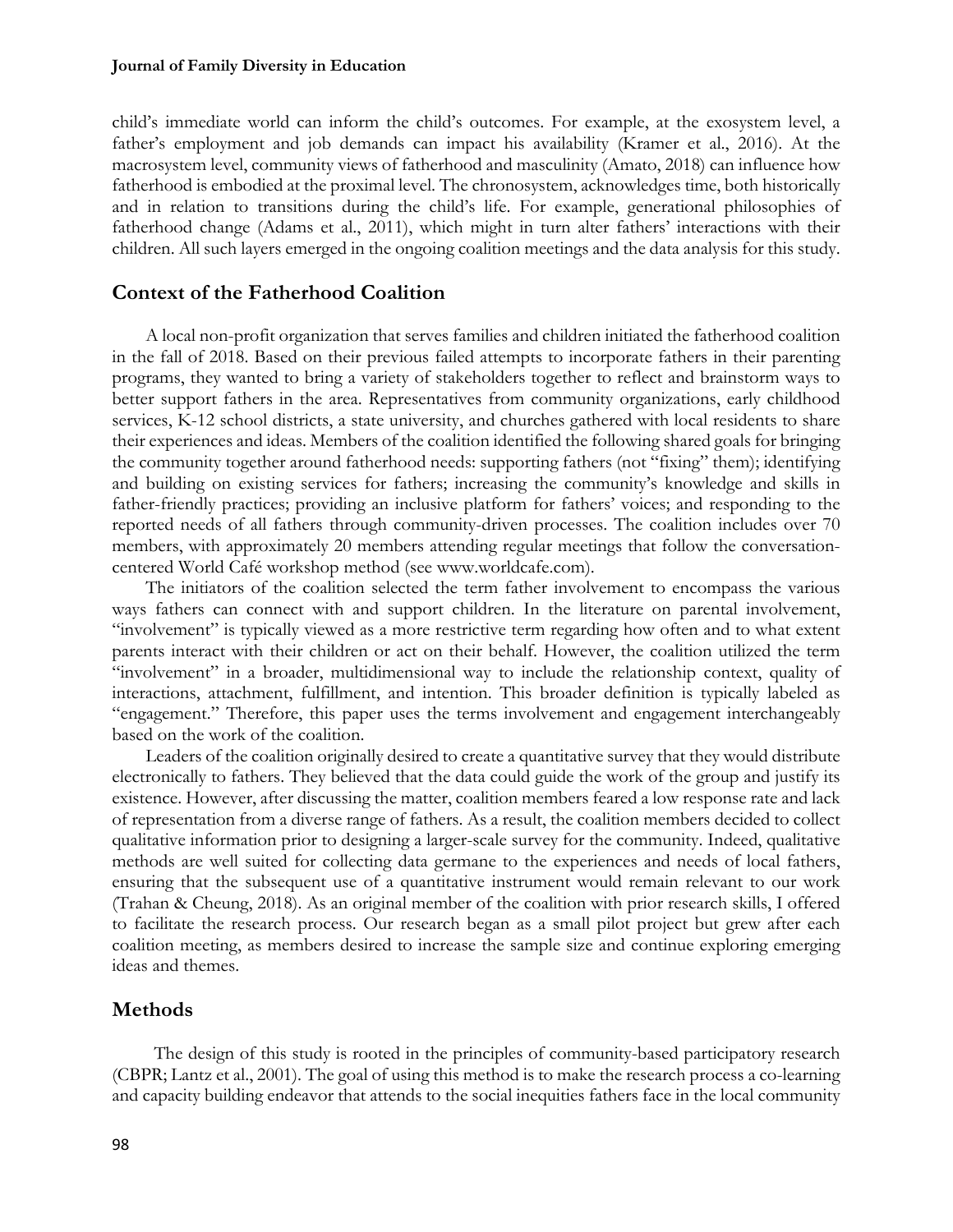#### **Inclusivity and Father Engagement**

and beyond (Lee et al., 2016). The CBPR method combines research tools with local knowledge and social networks to address local issues. The purpose of CBPR is to use social science techniques to support community activism and change (Schensul et al., 2008). This method challenges elitist structures that dominate the production of scientific knowledge and instead places the research process and use of the results in the hands of community members. This involves shared decisionmaking power, co-learning, reciprocal transfers of expertise, and mutual ownership of the process and products of the research (Viswanathan et al., 2004). For example, instead of a researcher independently designing instruments for data collection based on previous research and theories, community members share their local knowledge to complement the research base to co-design the instruments based on the group's goals and the problem(s) they want to address. The CBPR method helps increase the value of studies for both researchers and communities as groups collectively move toward scholarly activism. The main investigator was a member of the coalition and involved co-members in the design, data collection, and analysis components of the study.

Collectively, we developed the following questions to guide our inquiry and analysis:

- RQ1: How do fathers describe their involvement with children and what it means to be an involved father?
	- o RQ1a: How are fathers involved with children's education and/or schools?
- RQ2: What are fathers' perceived barriers to involvement with their children?

Within the CBPR design, we selected the grounded theory methodology to inductively identify themes connected to our research questions in conjunction with the interpretivist paradigm. Grounded theory is based on the interpretivist perspective that qualitative research is never purely objective and that multiple realities can exist (Corbin & Strauss, 2015). Through this design, we embraced the idea that participants would share their perspectives based on their perceived reality of fatherhood (Corbin & Strauss, 2015; Thanh & Thanh, 2015).

## **Participants and Location**

The study sample included fathers  $(N=23)$  who live in a small-sized city in the Midwest. Fathers were recruited through the fatherhood coalition, local organizations, and school districts. The only criteria were that participants identified as a father and lived in the specified county. Fathers were initially recruited to participate in one-on-one interviews. Fliers were electronically and physically distributed through listservs, community boards, and at public events to find volunteers for the study. Additionally, service providers informed clients and group members of the research opportunity. Interested fathers were contacted by the main investigator to arrange for a time and place to meet for the interview. Fourteen fathers participated in one-on-one interviews during the spring and summer of 2019.

Fourteen fathers also participated in focus group sessions held in the fall of 2019. Participants were recruited through the same channels as the prior interview recruitment process. Additionally, all interview participants were personally invited by email, with five volunteering to also participate in the focus group portion of the study. Involvement in the focus group portion required a two-hour window of availability on a Saturday afternoon at a public library in the area. Table 1 provides a list of participant characteristics.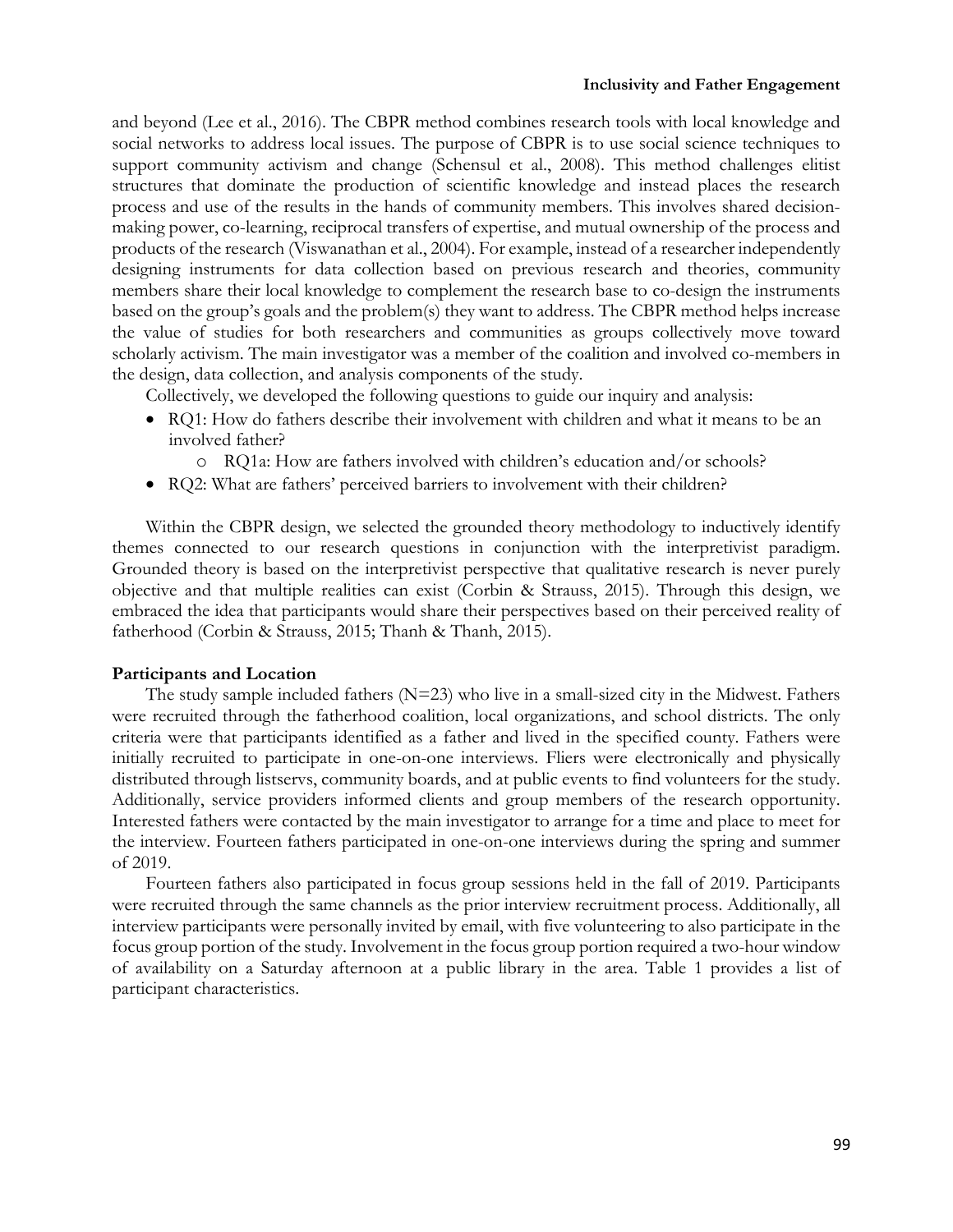# **Table 1**

#### *Focus Group Characteristics*

| Race/Ethnicity         |              |              |
|------------------------|--------------|--------------|
| Black                  | $6(42.9\%)$  | $6(42.9\%)$  |
| Asian                  | $\theta$     | $1(7.1\%)$   |
| White                  | $8(57.1\%)$  | $7(50\%)$    |
| Income Level           |              |              |
| Above 35,000           | $10(71.4\%)$ | $10(71.4\%)$ |
| 25,000-34,999          | $2(14.3\%)$  | $3(21.4\%)$  |
| Below 25,000           | $2(14.3\%)$  | $1(7.1\%)$   |
| <b>Education Level</b> |              |              |
| <b>Graduate Degree</b> | $2(14.3\%)$  | $4(28.6\%)$  |
| College Degree         | $6(42.9\%)$  | $7(50\%)$    |
| Associate's Degree     | $3(21.4\%)$  | $2(14.3\%)$  |
| High School/GED        | $3(21.4\%)$  | $1(7.1\%)$   |
| Family Structure       |              |              |
| Married                | $5(35.7\%)$  | $10(71.4\%)$ |
| <b>Blended Family</b>  | $3(21.4\%)$  | $2(14.3\%)$  |
| Divorced               | $2(14.3\%)$  | $2(14.3\%)$  |
| Non-residential        | $2(14.3\%)$  | $\theta$     |
| Co-parent              | $1(7.1\%)$   | $\theta$     |
| Widower                | $1(7.1\%)$   | $\theta$     |
| Age Range              | $23 - 60$    | 27-59        |

## **Data Sources**

This study's data sources include one-on-one interviews, focus groups, and a sociodemographic form. The coalition desired to conduct one-on-one interviews to develop a sense of individual father strengths and needs before moving to larger focus group sessions. The interview script was coconstructed with members of the fatherhood coalition and included questions related to family dynamics, current involvement, supports and barriers to involvement, and general needs and potential community responses. The coalition developed the interview questions to reflect its goals by beginning with fathers' strengths and then addressing self-identified personal and environmental barriers to involvement. The interview script and semi-structured facilitation was designed to elicit fathers' unique stories, experiences, parenting skills, and successes. We also aimed to actively push against the deficitbased views that often define father-related data collection (Wilson & Thompson, 2021). The main investigator administered one-on-one interviews that ranged from 20 minutes to two hours.

The focus group interviews followed the same flow of questions as the interviews. However, the focus groups ended with all fathers coming together to share their advice and guidance on how the community can better support their current involvement and respond to their needs. Two coalition members who identified as fathers volunteered to take the required ethics training to serve as focus group facilitators. The facilitators collected sociodemographic forms, administered the questions, and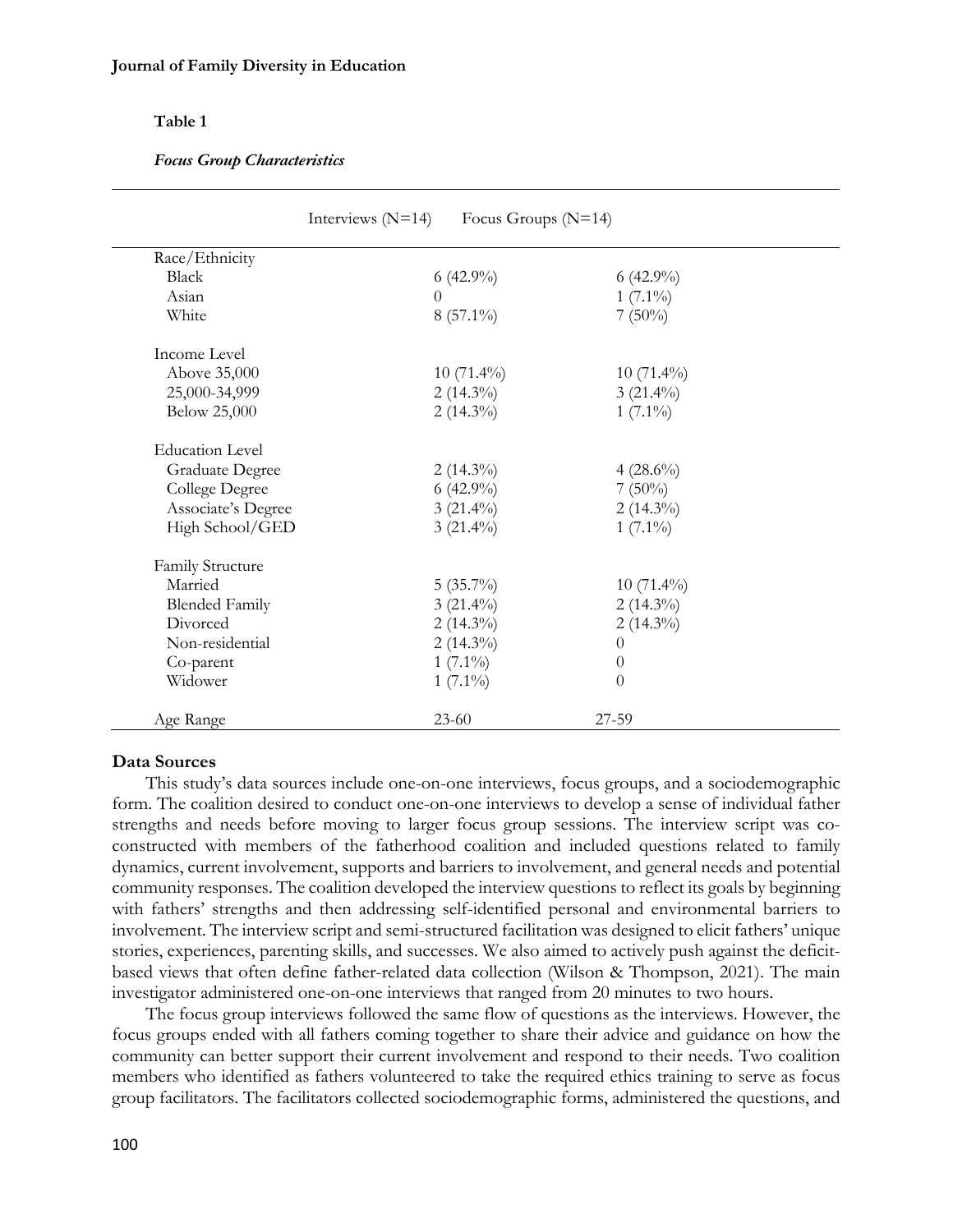engaged in the focus group conversations. All audio recordings of interviews and focus group sessions were transcribed verbatim for the purpose of analysis. They were then compiled with the interviewer's and facilitators' reflective notes from each interview and focus group session, respectively.

Interviews and focus groups were treated non-hierarchically and used to create a more coherent and nuanced understanding of fathers that would not have been achieved by one method alone (Lamert & Loiselle, 2008). Semi-structured interviews provided a more intimate method to collect detailed accounts of fathers' thoughts, experiences, beliefs, and ideas through scripted questions and follow-up prompts (Brinkmann & Kvale, 2015). Focus groups allowed for discussions among participants where they commented on one another's experiences and questioned one another to unveil aspects of father involvement that may not have emerged in one-on-one interviews (Onwuegbuzie, 2009). We purposefully did not require fathers to participate in both methods or restrict participation to only one method. We assumed that some fathers may feel more comfortable in a one-on-one setting, while others might desire a group discussion, and others might be motivated to share their stories and experiences in multiple spaces (Lambert & Loiselle, 2008). The two methods were not utilized to confirm data but rather to create a more comprehensive picture of personal and contextual dimensions of fathers' experiences and views.

#### **Data Analysis**

A research team of one faculty member, three undergraduate students, and one graduate student began the analysis as soon as interviews commenced. Additionally, a small team of coalition members took the required ethics training to more intimately familiarize themselves with the data and engage in analytic discussions and data review. The analysis followed Boyatzis' (1998) process for developing codes and thematically analyzing data, which incorporated elements of the constant comparative method during analysis phases (Corbin & Strauss, 2015). The coding and analysis were inductive, which allowed for the discovery of new ideas and ways to systematically think about father involvement. Members of the research team were assigned to specific interviews where they summarized the interview and then presented it to the team. The summary was followed by the identification of open codes connected to the transcript, which were documented in a working codebook. We continued with this approach as focus group data were added.

During weekly research meetings, we compared interview and focus group summaries as the group moved from open to axial coding of larger, hierarchical codes. For example, early in the interviews, participants identified "legal issues" as an important concept that was interfering with father involvement. However, as we added additional data and revisited prior coding, we discovered that legal issues were part of a larger concept related to the power of mothers and gender bias. The working codebook was continually revised to reflect hierarchical codes, which were then re-applied to full transcripts using NVivo 12 (QSR International, 2010). We further interrogated codes to arrive at a more selective coding process in line with the study's theoretical lens (Bronfenbrenner, 1986). We consistently shared codes and emerging themes with the larger coalition for feedback and insights at roundtable discussions implemented from the spring of 2019 until the spring of 2020.

# **Findings**

The thematic analysis led to four main themes. These themes fall into different ecological spaces within children's worlds. The first theme focuses on the relationship with the mother at the mesosystem level and is also guided by parenting philosophies from a macrosystem level. Themes two and three are related to direct interactions with the child involving technology and time management with the child at the microsystem level. Finally, the fourth theme focuses on the relationship with the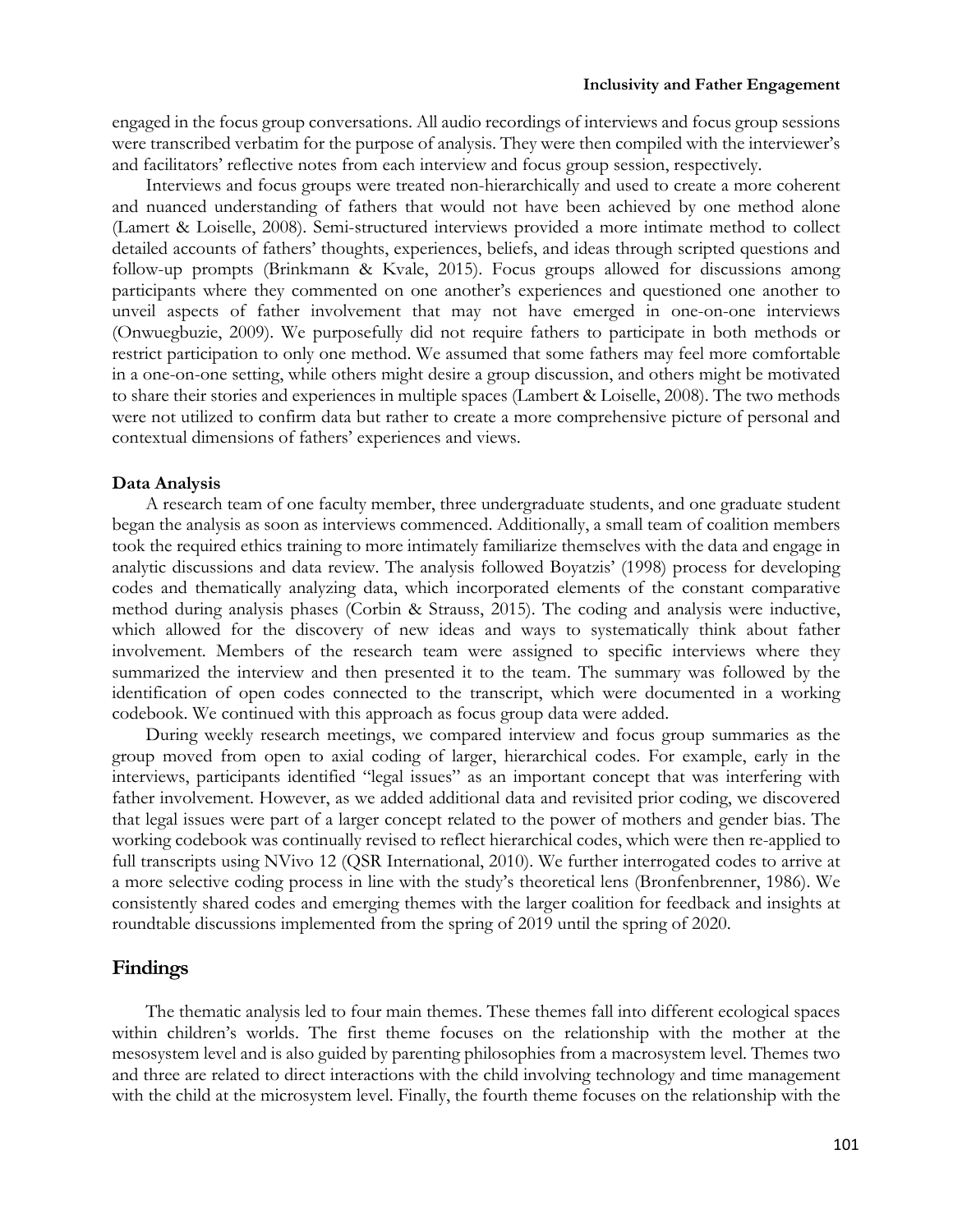school at the mesosystem level. The following sections describe the themes with the support of quotations and data narratives.

## **Theme 1: Relationship with the Mother**

Although not directly asked about mothers, the participating fathers often referenced the children's mothers in interviews and focus group discussions. The fathers explained that the mother and mother-child relationship both informed the quantity and quality of their involvement. Gatekeeping and co-parenting philosophies were the main subthemes within paternal discussions of mothers. As one father said in a focus group, "We really can't do this work [supporting fathers] without working with mothers." Each of the following subtheme highlights the power of mothers within family systems.

# *Gatekeeping*

Fathers described mothers as the gatekeepers of involvement who possess the power to open or close the gate to their children's lives. Approximately one-third of participants reported a weak relationship with the child's mother, which interfered with the father's involvement. One father explained, "Right now she [the mother] isn't speaking to me. It has been up and down for the last eight years. When she speaks to me, I get to see my kid. When she doesn't, then I don't." Furthermore, fathers highlighted the court system and other community programs as assisting in mothers' power to block or limit fathers' involvement, suggesting that gatekeeping is a multifaceted and dynamic process (Puhlman & Pasley, 2017). One father reflected:

She [the mother] took the kids and moved to Iowa. She basically kidnapped them, and I had no number to reach them. I kept contacting agencies and the court system, but no one took me seriously. They basically took the position like – maybe she left for a reason. I had to hire a lawyer, and it took me five years to finally get them back. And even when I finally had some rights to see them, I was still missing out on so much. I'd love [to] talk to their teachers or attend their events, but that was off limits for a long time.

For most fathers in this category, it was not just about mothers possessing the power to open or close the gate but that maternal power was amplified within social and legal systems that favored mothers.

The other participants reported a strong relationship with their children's mothers, which helped them maintain involvement. One respondent stated, "My wife knows a lot about kids, so that helps me. She wants to see us spend time together, so she makes that happen." Similar to this father, many participants viewed mothers as one of the main supports to their involvement, as mothers actively facilitated father-child interactions and encouraged engagement (Puhlman & Pasley, 2013). The majority of these fathers lived with the mother and children, but they were from diverse sociodemographic and racial groups.

# *Co-Parenting and Philosophies*

In addition to discussing gatekeeping, fathers discussed the importance of "being on the same page" with the mother. One father, Michael, shared his ongoing struggle with managing two different parenting approaches with his children. After years of fighting for parental rights, the four children currently live with him full-time and visit the mother once per month. He shared:

The barrier that I'm dealing with are the different type of lifestyles between me and my ex-wife. Me, myself, my value is my kids first. Her value is her first and then my kids. I just live on a whole different train of thought. She doesn't really parent, she just lets them sit in front of a screen for a weekend. She doesn't take them anywhere…she doesn't talk with them.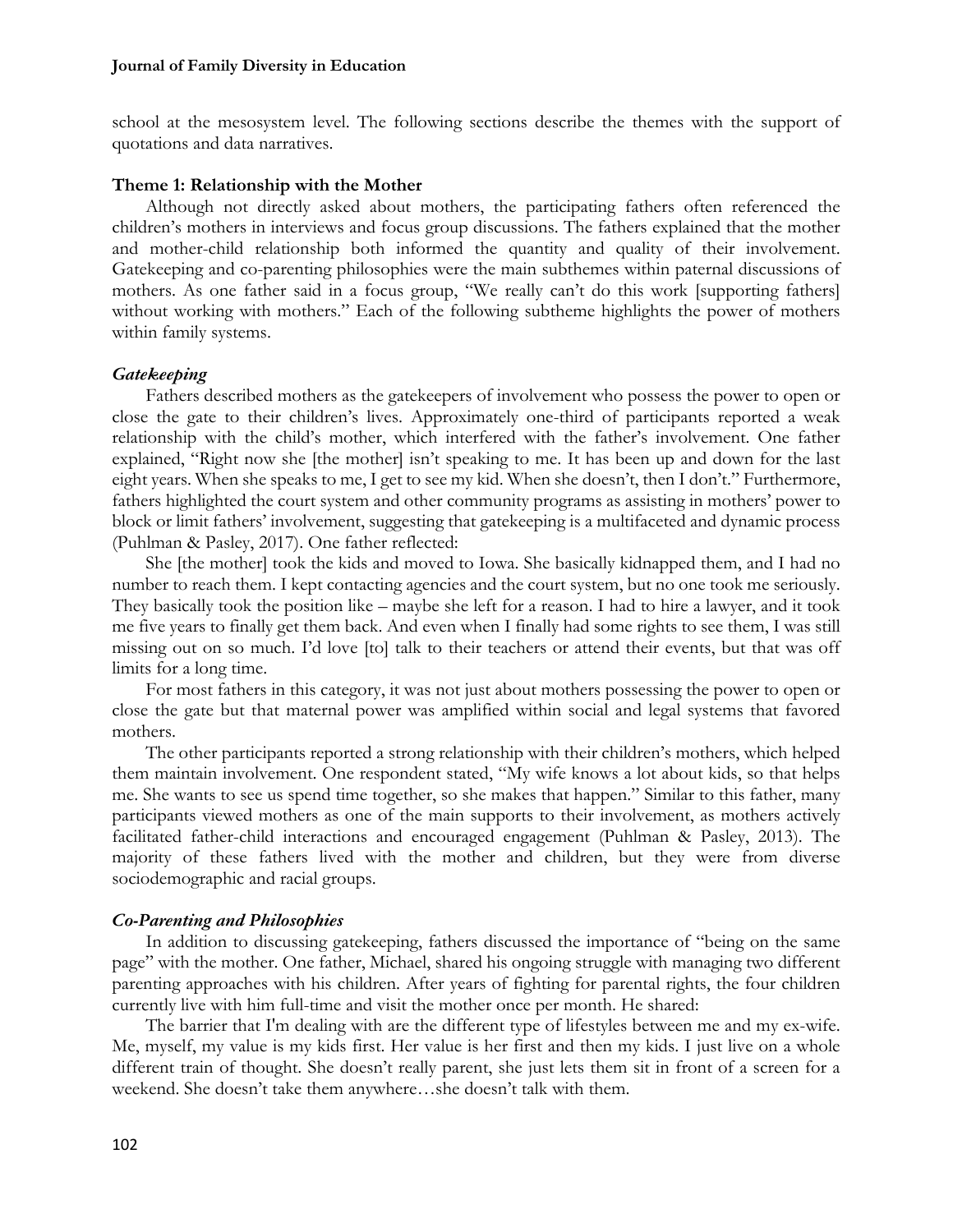Another father, Steve, shared similar frustrations related to the mother's parenting philosophy during a focus group session. As with Michael, he had full custody of his daughter and reported the following stress and frustration with bi-monthly visits to the mother's house:

Steve: For me, the one and only barrier is really the other parent [mother]. I have constant issues with that. And I don't think it will ever stop, and I don't think it will ever change. It will forever be the biggest barrier I have with my kids. The lifestyle [at] that house is totally different than the lifestyle at my house. And when my daughter comes back from her house, she has a different attitude, and it makes it really hard on us.

Jude: You're always rebuilding?

Steve: Yeah, it's a constant reintegration into my own house and it sucks.

Terry: I'm going through that right now. And it is crazy.

Steve: I had no idea how much two days could change a child.

Philosophical tensions were not necessarily a symptom of blended or divorce family circumstances but rather a result of communication and the quality of the relationship with the mother (Fagan & Kaufman, 2015). For example, Chris, who identified as a divorced father of two girls, described the mutual respect and trust with his daughters' mother. He credited their ongoing communication and commitment to a similar parenting philosophy as the source of success for their daughters' development. He said:

I will call my ex-wife and I might question whether I'm doing the right thing. But she's like, "You are a great dad." And then she'll explain to me, "You've never missed an event. You put our girls first. You teach them about being a leader." We are divorced, but we have always been on the same page, which helps us both be better parents.

Other fathers also reported that sharing the philosophy that parenting is a partnership, rather than accepting traditional gender roles, helps them raise their children more effectively and allows fathers to be more hands-on with their children.

#### **Theme 2: Technology – Friend or Foe?**

The most novel theme that emerged was the impact of technology. Fathers described technology as ubiquitous and alluring. Fathers observed that children's and parents' increased screen time increased hindered their abilities to connect with children and spend time with them in meaningful ways. However, they also recognized that technology can also help them connect remotely with their child or create opportunities for different types of connections.

#### *Technology as Foe*

Most participants viewed technology as a barrier to involvement. They described their children as "addicted" or "obsessed" with technology, and several admitted to their own phone addiction. Screen time interfered with these fathers' abilities to connect with children. One non-residential father, Dimitri, shared, "Their mom buys them all these pads and screens. When I call to talk to my kids, it's like they can't even have a conversation with me. I hear seven things going on in the background, and I have to say, 'Can you put that down?' It's really frustrating." Similarly, a residential father, Jeff, shared, "I mean it's like, *play Fortnight or hang out with dad?* I can't compete with that. He would much rather close his door and do whatever it is they do on Fortnight." Another residential father shared, "My daughters are glued to their phones, and it is hard to get their attention most times." This was especially challenging for fathers of teenagers who had their own smartphones, tablets, or video games and greater independence to manage their time.

Fathers of younger children felt more in control of limiting technology use. For example, Ellis shared: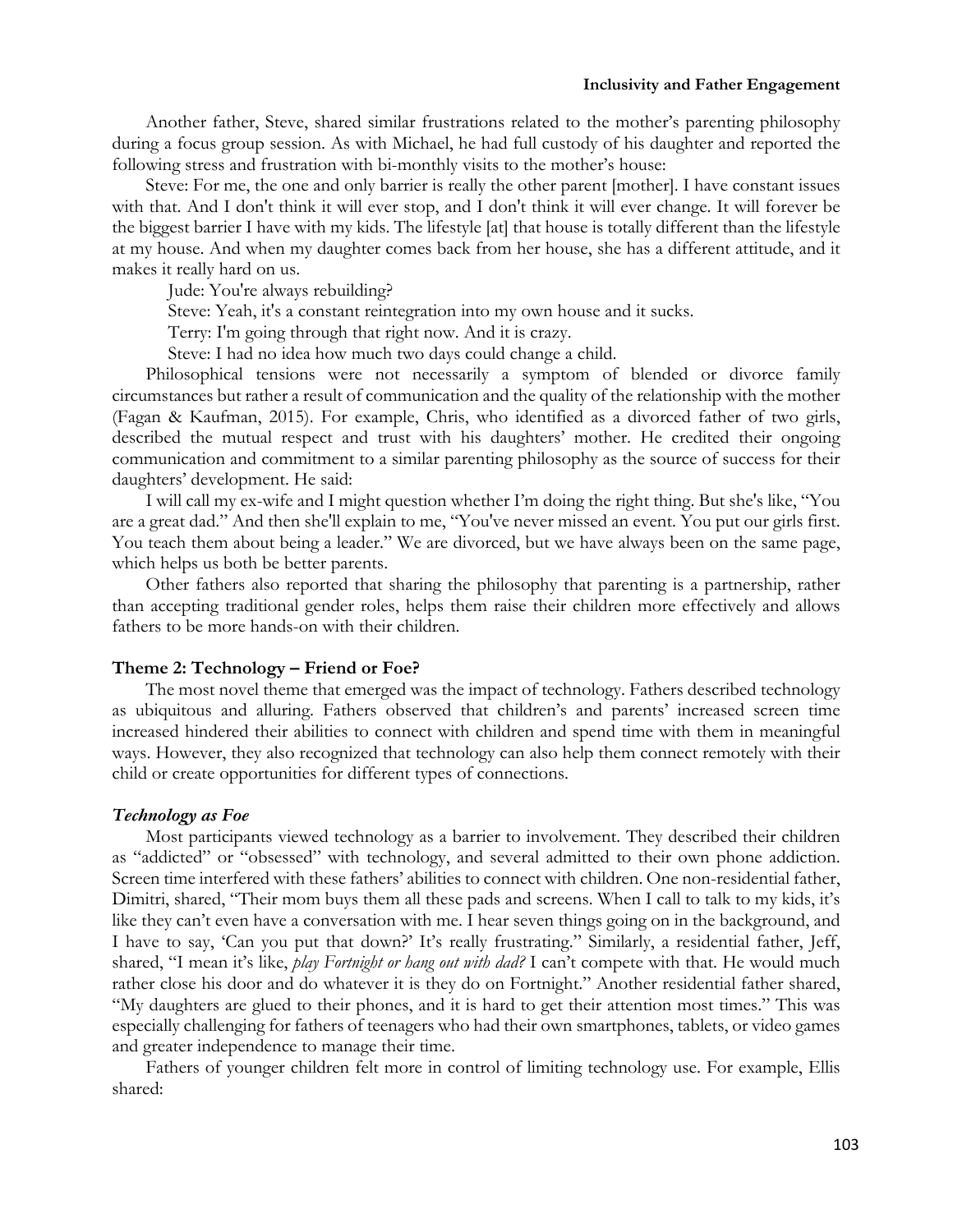Most of my childhood was in front of the TV or video games – literally all day. It makes me kind of sick thinking about that. My kids get 30 minutes on Tuesdays and Thursdays and an hour and a half on Fridays, Saturdays, and Sundays. I want them to have other experiences. I want *us* to have other experiences."

As with Ellis, several fathers communicated that they enforce strict technology rules to support their involvement with their children. However, most fathers described a general frustration without a clear plan of how to address the interference of technology regardless of socioeconomic status, race, and family structure.

## *Technology as Friend*

A few participants viewed technology as a way to spend time with their children through gaming or watching shows together. One father stated:

My son, he's an introvert. He's into video games and - you know, anything with tech. So, me and him, our favorite thing to do...we're going to like Comic-Con and video game conventions and that kind of thing.

Another father who identified himself as a "tech person" highlighted the value of technology in bonding and spending time with his son. However, he also clarified that technology needs to be used with the child and not as a babysitter. Jay explained, "We watch shows together, and we talk about them. I've learned so much about him by hearing about what he thinks or even what he wants to watch." This father was also involving the son in his online gaming hobby. He explained, "playing games online can really help him. There is so much problem solving and thinking involved." He viewed technology as an opportunity to spend time with the child while supporting important elements of his early learning. This approach to finding a shared father-child interest or activity is consistent with previous research on father engagement and allows fathers to help facilitate language and social-emotional development (Lynch, 2019). In these cases, it was through the use of technology.

Technology also assisted several fathers with safety, parental monitoring, and communication with their children when they were away from home. One father explained, "We have an app to be able to locate her (daughter). This helps with safety." Another father identified the valuable role of technology in keeping him connected to his children while they are living with the mother in another household. He stated, "It is the way I can still check in with my kids or talk with them when they are gone for a while. Sometimes you don't know what's going on, and you want to hear their voice. And maybe they want to hear my voice, too – or even see me." Technology provided remote avenues to perform what they viewed as parenting duties.

These data represent the mixed views on technology as both a friend and foe. It was an area where fathers desired greater support or ideas from other fathers in navigating the constantly evolving world of their children. Fathers acknowledged that technology is part of their children's world and were working towards setting boundaries and identifying ways to use technology together (McDaniel & Coyne, 2016).

#### **Theme 3: Doing Something** *for* **Versus** *with* **Children**

A divide emerged in the sample between participants who prioritized the importance of financial contributions to their children's wellbeing and participants who emphasized spending time with their children. This theme was identified early in the analysis when some fathers suggested their involvement was based on what they did *for* their child, while others suggested their involvement was founded on what they did *with* the child. Although participants tended to fit into one of these subthemes (*for* versus *with*), there were still elements of both subthemes within every interview. Almost every father felt somewhat torn between providing for children's material needs and building a strong, emotional attachment with them.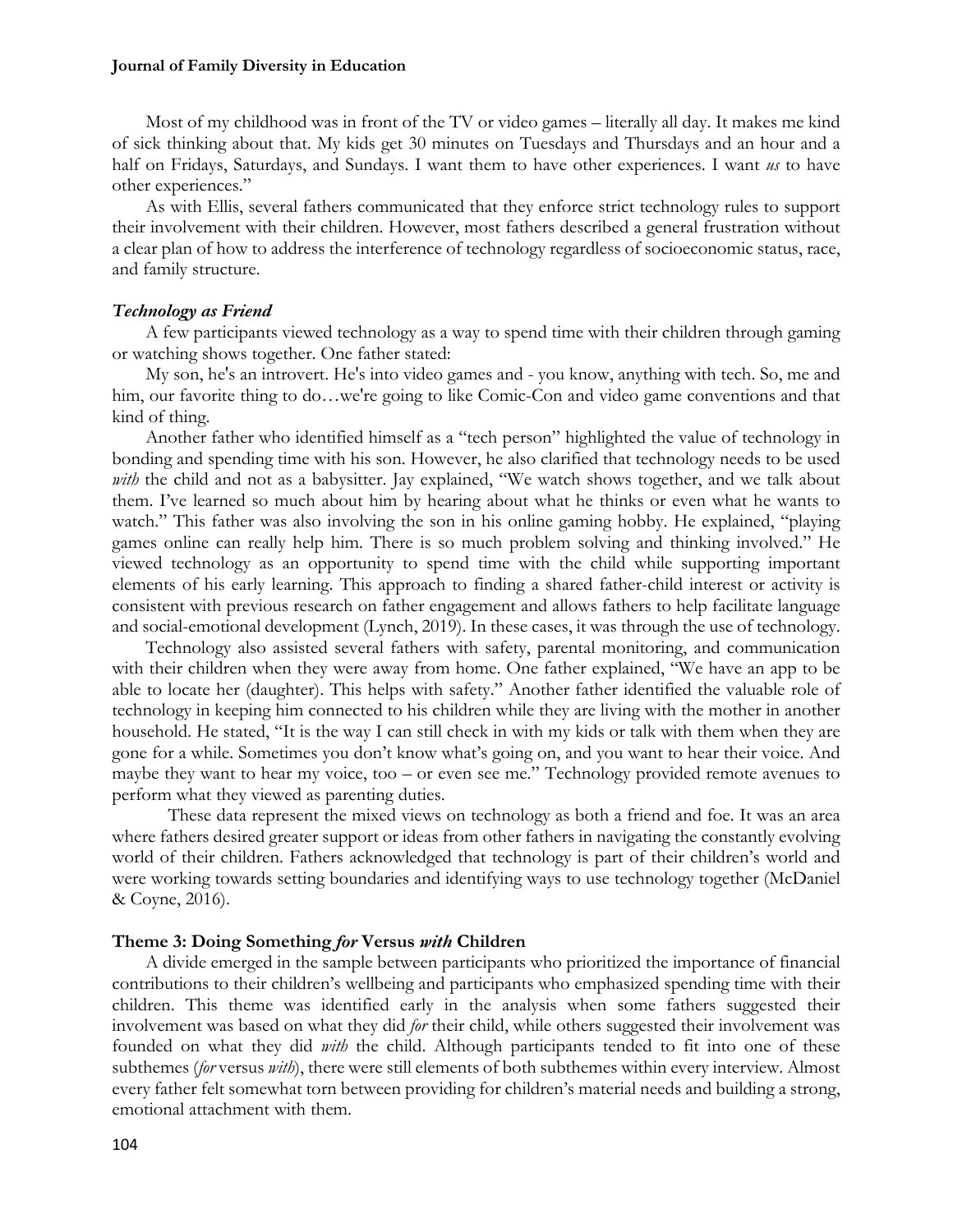## *Instrumental Involvement*

Five of the interview participants described contributing to their children's lives by advancing their careers or gaining money to support the monetary needs of their children and their children's development. One of the participants, Tyler, described his unconventional schedule of afternoon classes and working an over-night job to achieve an associate's degree and support his family financially. He said, "It makes it hard because I get home at seven in the morning and want to play with my daughter. I mean she is only three months old. But I do have to sleep for a while. It won't be this way forever." This father anticipated that by advancing his education, he would have opportunities for jobs that would normalize his schedule and allow for more time with his daughter.

The other fathers who prioritized financial contributions were in the process of trying to legally gain more parental rights and responsibilities, and they believed that monetary contributions were the optimal way for them to contribute to their children's upbringing based on their current circumstances. One father shared, "I work three jobs so he can be okay and have the things he needs. His mom won't let me see him, and the court stuff has been going on for four years. So, it is my way to help out, and he can know I'm working hard for him." Another father shared, "I know money doesn't do everything, but it helps. I mean you can't deny that money helps when it comes to kids. I can go to bed at night knowing that I helped with clothes, gas, you know."

This subtheme did not emerge in the focus group discussions other than participants suggesting that they tried to avoid setting financial contributions as a goal in parenting. One father shared:

Before we moved here, I used to work all the time and on weekends. It was just hard to be there, and I wasn't accessible. I mean it was all financial. That's who I was – the parent who made sure we had enough money. I look back with regret. That's not who I want to be. That's not the father I want to be. I want to do stuff with my kids. They are almost teenagers and I need to be there.

This quotation reflects a general sentiment among the overall sample that financial support is not enough and should not be the focus of involvement. However, for fathers with limited access to their children, financial support was a way to feel a sense of connection with the child.

#### *Attunement and Attachment*

The majority of participants from interviews and focus groups viewed involvement as bonding and connecting with their children in a direct way through play, informal conversations, and coaching. They favored spending time with children over making money for the family, although they still felt that financial responsibility was important. During the focus group, Alex reflected, "It's like what we get caught up with as men. Feeling the need to be the provider, rather than going to events. But being present in your child's life and whatever it is that they're doing, that is much more valuable than making more money." This was one example of many fathers explicitly rejecting historic images of fathers as the provider and reimaging their role as accessible, caring, and hands-on parental figures.

Attachment required a focus on children's social and emotional wellbeing. For example, one father said, "For me, it is about being aware about where she is at emotionally. Like the other day, she just seemed sad, so I was sure to ask her questions about how she was feeling. It ended up that it was related to something going on with her friends, and we talked through it." For this father, who had a history of mental health and substance abuse issues, he prioritized supporting his daughter's social and emotional needs through conversations and affection. Many fathers responded that they were working towards sensitivity in parenting and responding to children's emotional states in a developmentally responsive way, which mirrors the cultural shift from provider to caregiver (Livingston & Parker, 2019). As fathers, participants desired to sensitively support their children's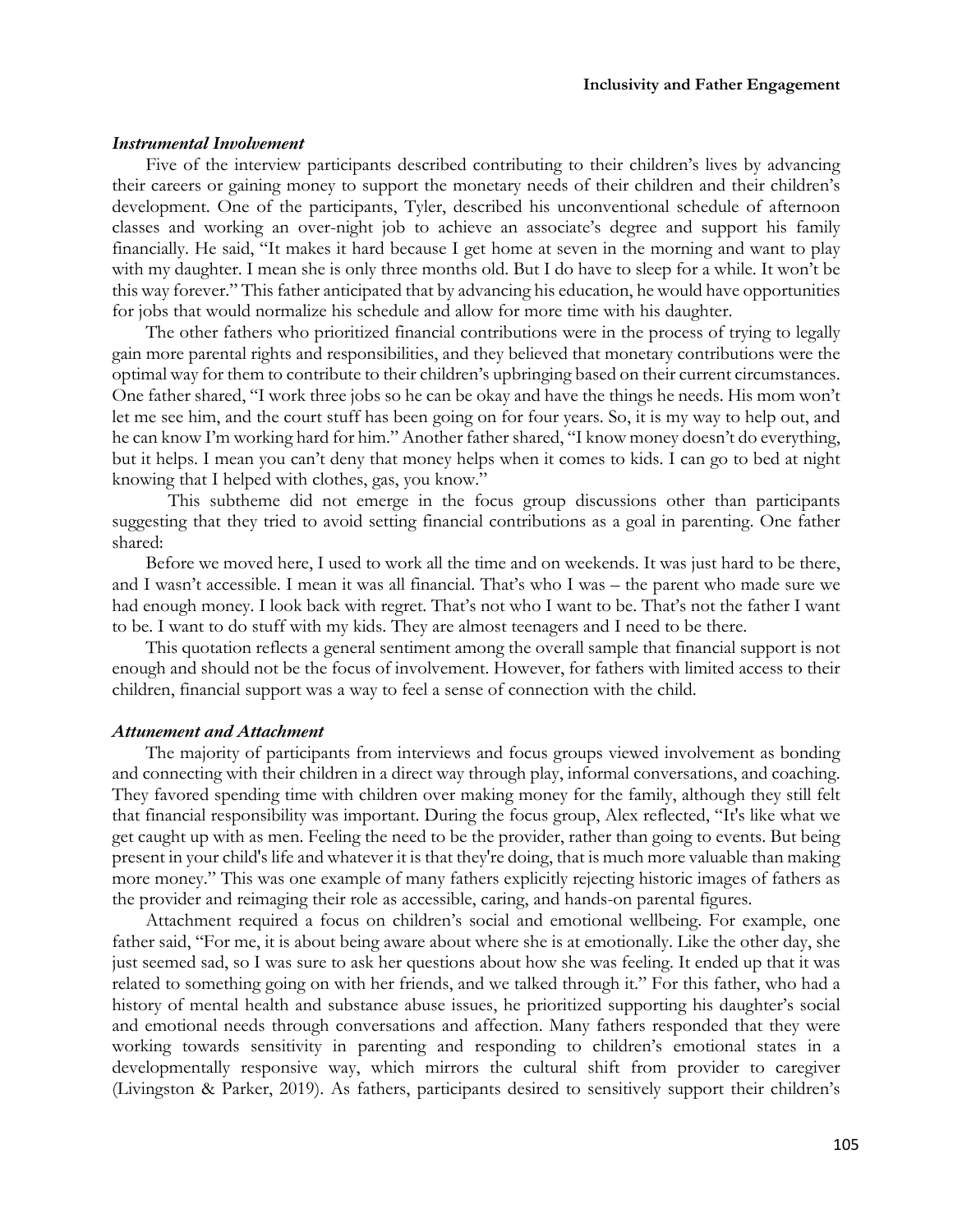confidence, emotional coping skills, and positive decision-making. One father in the focus group highlighted the importance of "just keeping things positive and making sure that they can see both sides of the decisions they are making and their choices, and just try to keep them positive."

Building and maintaining a connection with their children also required that fathers possessed an awareness of where they themselves were at emotionally and what they needed in the moment. Another father, who described himself as a co-parent, shared:

When we moved in together, I became a father of four – just like that. It was crazy. And – [my partner] was very up front in telling me I could be as involved as I wanted. The younger kids were a little more open to me, which I guess makes sense. They even call me *Dad* now. The older kids usually call me by my name, which is fine. I don't want to push anything. It is what they are comfortable with. I just try to read them and consistently let them know that I care about them.

Although this father was in unique position in not being the birth parent of his four children, learning to read children and figuring out what they needed in the given moment was a consistent factor highlighted by many fathers. Especially with teenagers, fathers learned to appropriately respond to changing boundaries and needs with each new stage to preserve a positive attachment with their children. Attachment and attunement were more greatly emphasized by residential fathers with fulltime jobs and benefits, who were not openly worried about their current income and feeling the additional stress of earning more money for the family or child.

Being the financial provider was not the ultimate goal of fatherhood and involvement for this sample of participants, but it was viewed as a necessary function of their role. It was an ongoing balancing act to neutralize financial needs and focus on bonding with their children. Some fathers also reflected on previous phases of their lives when substance abuse or mental health issues precluded them from "being there" for their children. These fathers expressed personal disappointment in their inability to provide financial support at times, but they expressed even greater regret in missing out on spending time with their children and being fully present in their children's lives.

#### **Theme 4: School and Community Involvement**

As with all other themes, fathers were not directly asked about children's schools or community, and the topics of classrooms, teachers, and schools rarely emerged. A few fathers discussed direct and active involvement with schools and children's classrooms, but they had to initiate that involvement. Instead, the majority of fathers highlighted their role in supporting children's extra-curricular interests. Most consistently, fathers described involvement in terms of attending performances, events, or games at schools through the school and community.

#### *Initiating Contact*

Four fathers reported involvement with schools and teachers, and these fathers proactively and intentionally initiated those relationships. One father, Jeff, explained:

At the beginning of every year, I would approach the teacher and tell her I wanted to help out and be a part of the class. I only ever had one teacher turn me down. As a cop, I had some weekdays off, so I could go help out in the class. Now, I get that isn't the reality for most fathers, especially fathers without a job or education, they might not be taken seriously by a teacher.

In the few instances when fathers mentioned schools or school-related learning, they often deferred to the efforts of the mother or described indirect involvement by encouraging the child or telling them they value learning. This can explain why mothers are often more visible to school personnel (Lynch & Zwerling, 2020). A few fathers were still fighting for parental rights and were therefore unable to build relationships with teachers or schools.

The analysis involved examining these participant outliers to best understand who viewed themselves as involved with schools and why. The father who identified as a widower described his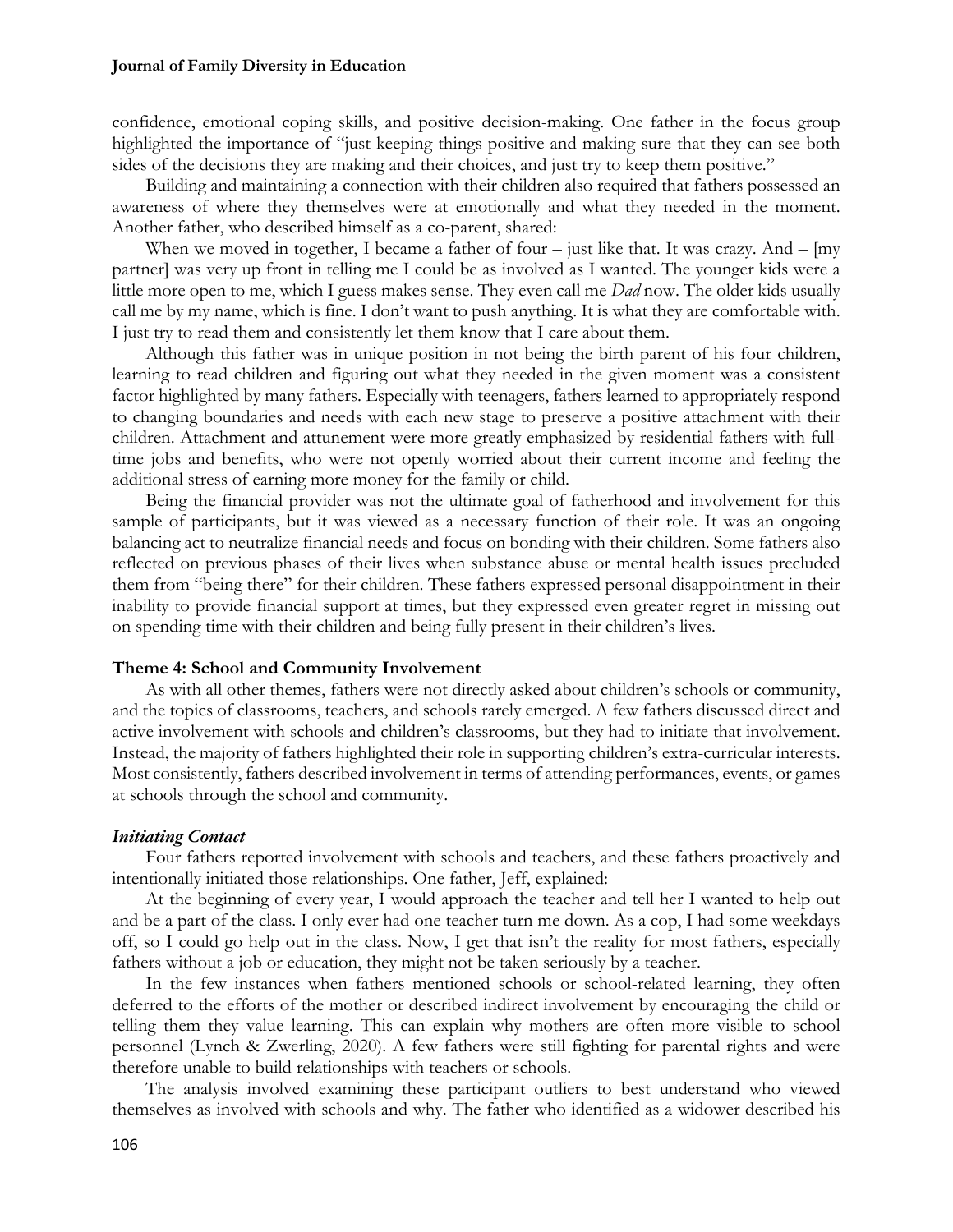#### **Inclusivity and Father Engagement**

life as a single father of two and carrying the full responsibility of every aspect of development for his children. Communicating with the school was one of the many responsibilities he discussed. Specifically, he talked about priming teachers for situations related to the family's composition and the loss of the children's mother. He shared:

I ask to meet with the teacher at the beginning of the year just to explain our situation. I ask them questions, like, "What is your plan for Mother's Day if you have other kids make cards or a drawing for their mothers?" Usually, they have no idea. And I get it, they don't have to know everything, so I give them ideas. Maybe you can ask them to write a letter to their grandma or a neighbor. I just have to be proactive with teachers because we are a unique family.

As Curtis described above, his family circumstances prompted him to initiate relationships with teachers. Another father, Andrew, self-identified as an activist who valued and felt comfortable approaching teachers and serving on school and community committees. Another father, Steve, regretted his mother's lack of involvement in his education and prioritized breaking that pattern with his children by joining the parent-teacher organization. The fourth father, Jeff, credited his involvement to his outgoing personality. These fathers ranged in education levels, races, and family compositions. However, they shared the characteristics of living above the poverty level and living with their children. Conversely, several fathers who were still fighting for caregiving rights desired more information about their child's experiences in school but were not listed as a contact for teachers. They believed that they were unable to communicate with teachers or schools until the legal process was complete.

## *Extra-Curricular Focus*

Most fathers viewed themselves as involved outside of the classroom setting, which is a common trend for fathers who most commonly report positive interactions with their children through sports and other outside activities (Knoester & Randolph, 2019). Attending children's events and games was a top priority for fathers in this study. Several fathers described their overall goal as a father to "never miss an event" and "always be in the stands." Other fathers desired to take a main role in extracurricular involvement through coaching or assisting children's sports, groups, and other passions. One father explained, "They've been involved in basketball and track and volleyball. Our summer is all basketball. Yeah, I love that time with my kids and watching whatever it is that they're doing." Another father shared:

I find myself involved in a lot of the kids' activities. I've helped coach a lot of my kids' sports. I even drove the basketball bus to and from games for a while. And again, it's just time, I get to see my daughter…I mean I just get to be there and watch and see her talking and interacting.

These activities offered fathers scheduled time to spend time with their children or observe them with their peers. Another father shared that he would enroll his kids in every program he would hear about from the school. This theme was consistent across all fathers who participated in interviews and focus groups. Even for fathers who were still seeking rights, learning about children's extra-curricular interests and membership allowed for meaningful connection points.

## **Discussion**

Bronfenbrenner's ecological framework suggests that paternal engagement exists within a larger context of interconnecting systems (Bronfenbrenner, 1979). This aligns with the responses of our participants, as they explained and reflected upon the complexities of their lives and the everchanging environments that affected their experiences as fathers. The culture of fatherhood has changed, which has transformed children's proximal environment. However, this transformation is often unseen or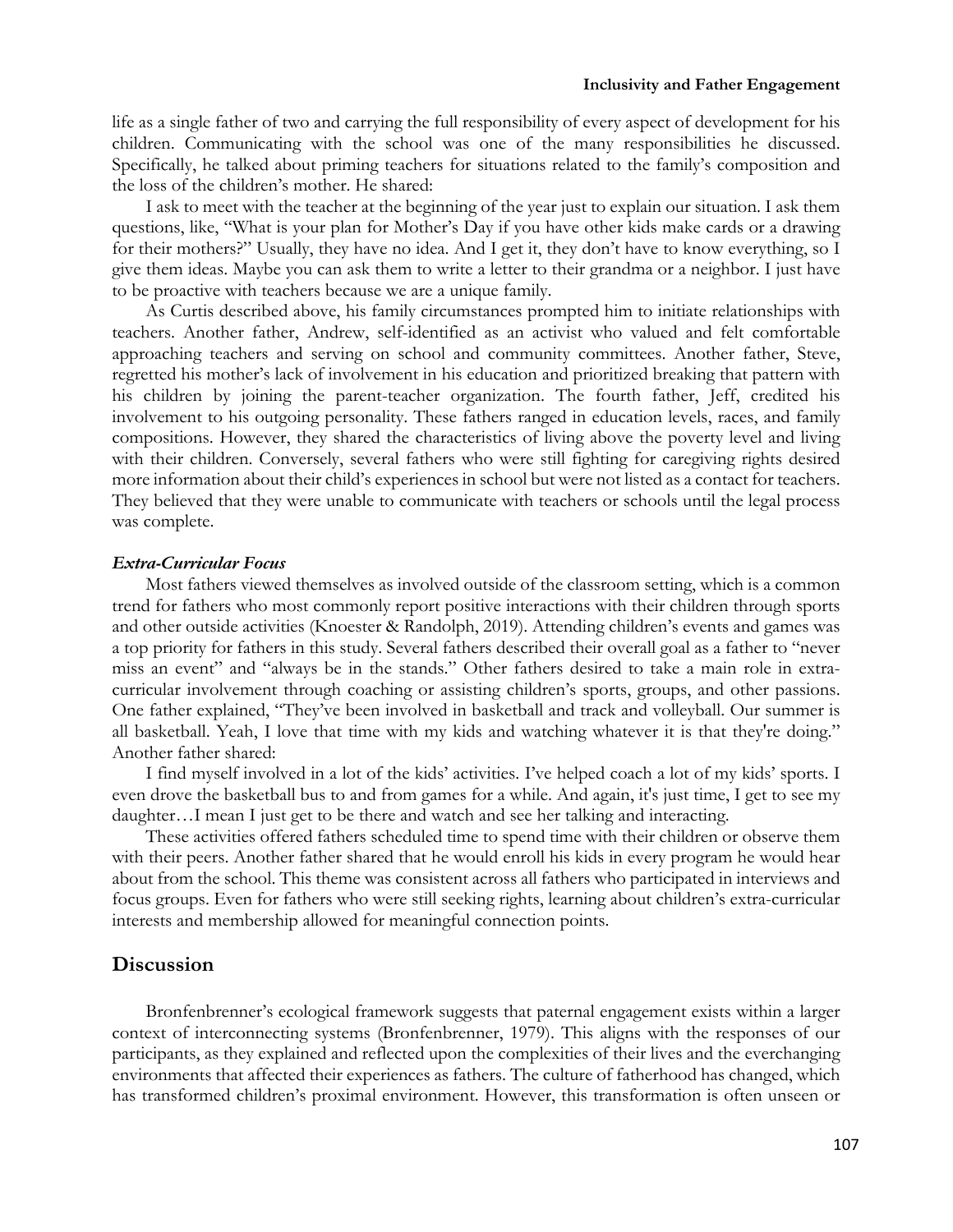misunderstood in educational settings (Posey-Maddox, 2017), with limited studies focusing on the personal perspectives and needs of fathers (Lee et al., 2016). Furthermore, family configurations are increasingly diverse. Within the sample for this study, there were six different types of fathers and family configurations. Although there were many overlapping themes, each father shared a unique story and set of needs. Listening to fathers is an essential first step, especially for educators and schools who have historically focused on mothers (Phares et al., 2010).

## **Influence of Mothers**

The most robust finding was the power of mothers, who can either promote or stifle fathers' engagement efforts. As most family-related efforts are directed toward mothers, mothers often become the face of the family (Amatea, 2013). Indeed, the four fathers who reported involvement with schools had to initiative this involvement. If information and opportunities are funneled through mothers, gatekeeping can occur (Fagan & Kaufman, 2015). *Are emails only addressed to mothers? Are mothers first to be called?* These simple, yet consequential practices can reinforce inequities for fathers and their desires to be included. Moreover, non-residential and lower-income fathers described years of legal battles to gain regular access to their children. This shows how learning about the child's father through the perspective of mothers might create a biased and erroneous view of fathers' ongoing efforts to gain access to the child's world and support the child's development. Deficit-based views of fathers that are promoted in society may underpin practitioners' willingness to readily accept the mainstream storyline that a father does not desire to be involved or contribute in any way (de Montigny et al., 2017).

Deficit-based views of fathers may also emerge when we evaluate a father's engagement through a mother's mindset. Fathers might not desire to engage their children in traditional schoolbased or "motherly" ways. Instead, they may prefer involvement outside of the school setting in ways that remain unseen or misunderstood by schools (Arditti et al., 2019). This signals that schools and communities need to shift their views and expectations of fathers and work with fathers to design activities that fit their interests and comfort zones. Otherwise, we will likely continue to marginalize fathers in educational contexts (Amato, 2018).

## **Promoting Inclusivity**

Feeling torn between earning money and spending time with children was a tension expressed by most participants. Schools and communities can exacerbate this internal struggle if opportunities that *seen* and recognized by school and community professionals are only scheduled during their work hours. School and community practices should adapt to the timing and accessibility needs of fathers to make these practices more father-friendly. Furthermore, schools and community-based programs must define engagement in a manner that includes the various ways through which fathers can and want to engage with their children. They should be responsive to paternal needs rather than force fathers into traditional activities performed at traditional times.

Teachers and service providers who accept the stereotype of the "absent father" are neglecting to understand the ecological influences that serve as barriers to fathers being seen and supported by professionals in the field. Research suggests that fathers, especially Black fathers, often have to take extra steps to make their presence known by schools, such as by proactively introducing themselves to principals and teachers (Posey-Maddox, 2017). This aligns with this study's findings, as fathers who viewed themselves as involved with schools had to initiate contact. Schools and community-based programs can better support father engagement by actively seeking the opinions and perspectives of fathers and reimagining family engagement activities through a father-inclusive lens. Some changes can be as simple as including fathers on forms, addressing communication directly to fathers so they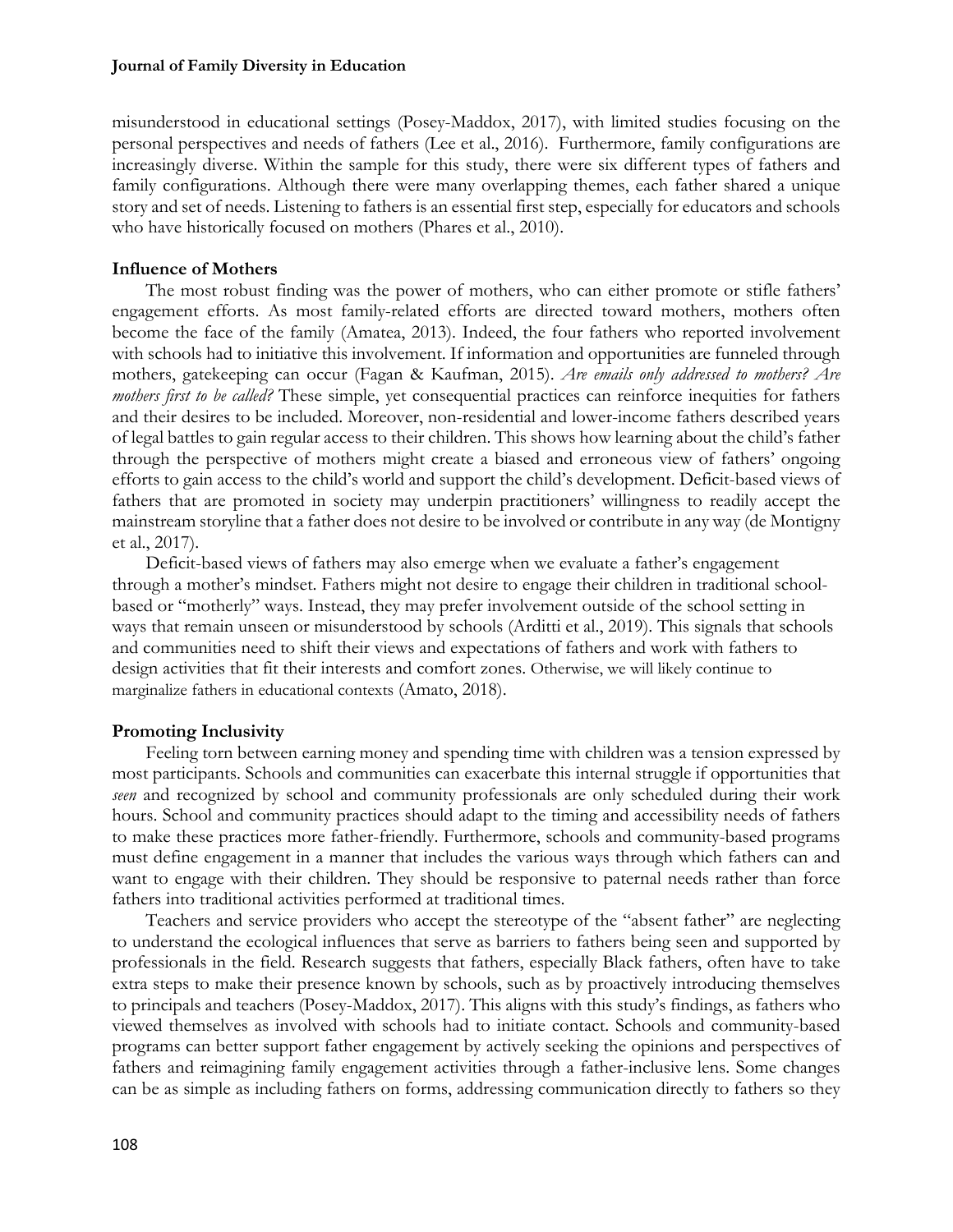do not have to initiate contact, and recognizing the educational value of children's extra-curricular activities.

Overall, family engagement efforts have largely targeted mothers, especially from middle- and upper middle-class backgrounds (Posey-Maddox, 2017). This has created a systemic bias against fathers and their engagement with children's education (Fagan & Kaufman, 2015). Partnering with fathers to build on their current areas of engagement can benefit students and help schools and communities fulfill the goal of creating more inclusive and welcoming environments for family members (Lynch & Zwerling, 2020). Additionally, schools should address specific barriers for fathers while simultaneously seeking strengths and resources that may be left untapped within the community (Allen, 2007; de Montigny et al., 2017).

Fatherhood is currently being redefined in society, and the fathers in this study actively rejected historic portrayals of fathers as the *provider*. Instead, they aimed for relationships with their children based on attunement and attachment. Although attachment has been consistently explored in relation to mothers, paternal attachment has received less scholarly attention (Vreeswijk et al., 2015). As with other studies, the majority of father participants highlighted their motivation to deeply connect with their children (Palm, 2014). At the same time, they also questioned whether they are doing enough as a father. Some of this self-doubt related to the lack of inclusivity in family engagement efforts, while other comments reflected general parenting struggles.

## **Technology**

Fathers reported mixed opinions on technology and whether it supported or hindered attachment with their children. The previous literature supports that, with technology, you get *the good, the bad, and the ugly* (McDaniel & Coyne, 2016), similar to how fathers in the study wondered whether technology is a *friend* or *foe*. Watching television and playing video games together as a family have been associated with increased connection between parents and children (Padilla-Walker et al., 2012), which was supported by several fathers in this study. However, technology also presents a barrier to quality involvement (McDaniel & Coyne, 2016), which was also identified by the majority of our participants. Several fathers were self-aware that their technology use interfered with quality parenting and connecting with children, while most struggled to compete with their children's technology use. Technological interruptions, referred to as *technoference* in the literature, interfere with father-child interactions and have also been associated with reports of externalizing and internalizing behaviors in children (McDaniel & Radesky, 2018). This is an area that schools and communities can jointly explore and develop solutions for with fathers.

# **What Can Schools and Communities Do?**

The needs of fathers range from simple to more complex needs. Helping fathers address parenting issues, such as the interference of technology, is a concrete and tangible effort that can be supported by the community. In contrast, the gender and racial biases that saturate institutionalized practices call for a much deeper examination of implicit bias in programming and communication. Agencies, organizations, and schools can audit and reflect upon their current practices. Instead of asking *if* they are favoring mother engagement, these entities need to begin by asking, "*how* are we favoring mother engagement?" It is safe to assume that systems are operating in favor of mothers and that we should focus on the *how* rather than the *if*.

Family engagement scholarship and practices implicitly send the message that families from lowincome backgrounds should be the focus of efforts (Arditti et al., 2019). However, fathers from a variety of backgrounds and circumstances volunteered for this study and were interested in receiving support and supporting other fathers in the community. This suggests that schools and community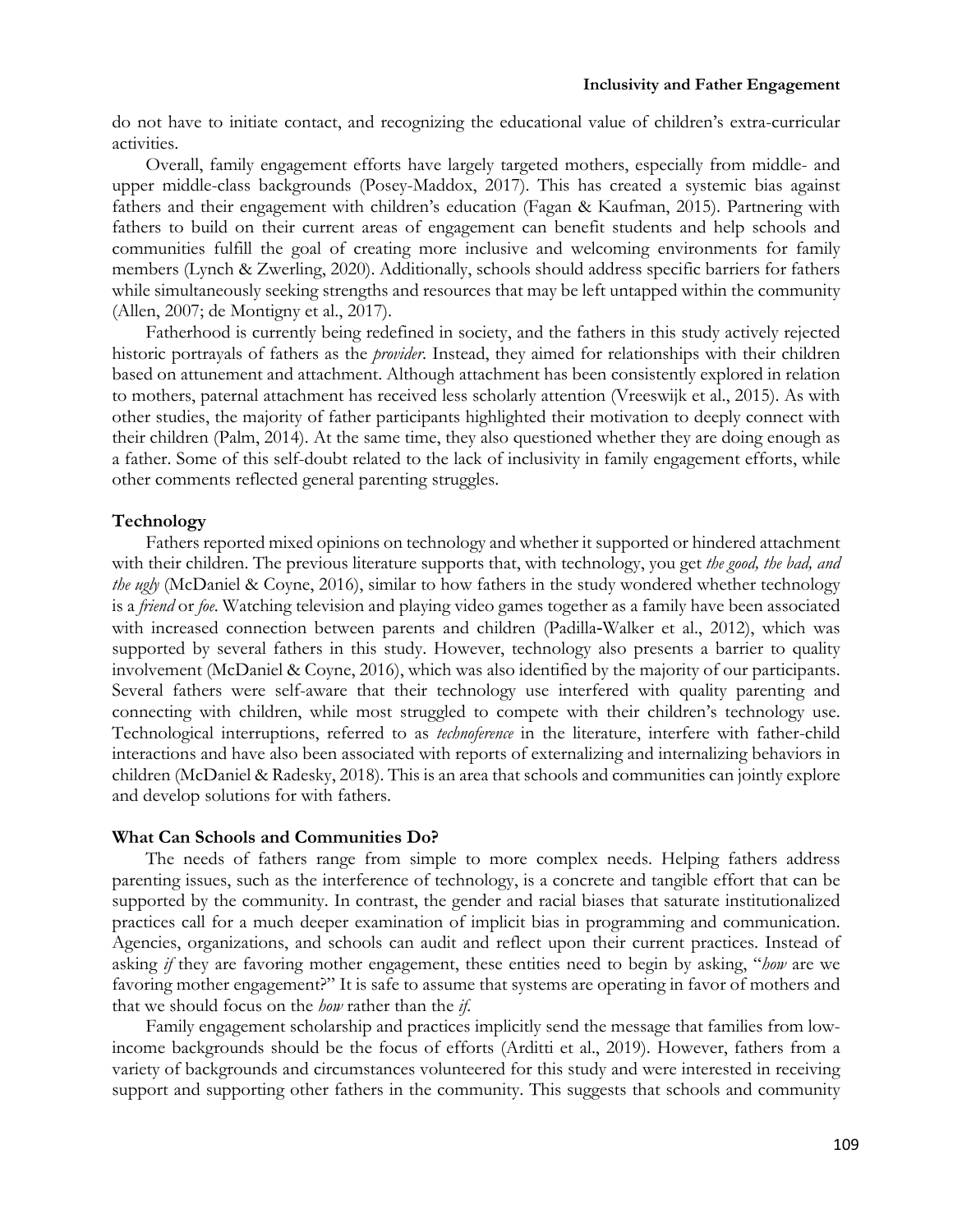organizations need to reimagine their work more inclusively for all fathers regardless of socioeconomic status, ethnicity, and family structure. This CBPR project has helped build relationships between academic, school, and community-based stakeholders to support research and action on father involvement (Lee et al., 2016). This co-learning process has helped schools and communities learn from and about paternal strengths and barriers to involvement. The creation of a fatherhood coalition provided a space for individuals involved with schools, after-school programming, and family services to come together, share, reflect, and brainstorm based on the information provided by fathers.

# **Limitations**

Although this study offers authentic data that can be used to address some proximal and remote barriers to father engagement, it is important to note its limitations. First, the sample includes the perspectives of majority African American and white fathers. Greater incorporation of fathers from different ethnic, linguistic, and socioeconomic backgrounds, as well as same-sex couples and younger fathers, can enhance this work. Conducting a similar study in a different geographic region or among a different community population can also provide important insights regarding the context of paternal experiences and needs. Although this study offers important information for schools and communities, our work is clearly only the beginning. The next steps should include developing a mixed-methods survey instrument to reach a wider, more representative, sample of fathers and measure community change in response to the data on fathers. All of these efforts should also continue to be performed in conjunction with fathers and local stakeholders, who both offer important expertise regarding the questions that need to be answered and the avenues for using scholarship to enact meaningful change (Schensul et al., 2008).

# **Conclusion**

The culture of fatherhood has changed dramatically in the last few decades, but social barriers continue to hinder fathers from fully embodying burgeoning images of the "new father." Fathers in this study desired to focus their parenting on attachment, co-parenting, joint activities with children, and reducing the interference of technology. However, real world realities, legal challenges, and gendered school and community practices hindered fathers from achieving their parenting goals. These findings contribute to scholarship on the disconnect between fathers' ideal versions of themselves and their current involvement behaviors due to the myriad obstacles that interfere with paternal involvement (Wall & Arnold, 2007). Ongoing investigations of local and national challenges to father engagement will likely help focus efforts to reduce these barriers.

As family structures continue to diversify (Amatea, 2013), challenges can mount for fathers and father figures who fall outside of traditional images of the family (Arditti et al., 2019). Additionally, judging fathers and their engagement based on parenting models that have centered mothers (Lechowicz et al., 2018; Possey-Maddox, 2017) leads to a misrepresentation of fathers and their contributions to their children's development. Rather than imposing traditional models of engagement, or focusing on what fathers are not doing, it may be more advantageous to understand and support the various ways in which fathers authentically engage with their children (Arditti et al., 2019). This article has highlighted fathers' voices through our belief that fathers know the most about their lives, circumstances, and needs. We hope that educational systems and programs embrace a similar process. As families and fatherhood are reimagined, this demands attendant changes in the work of schools and communities.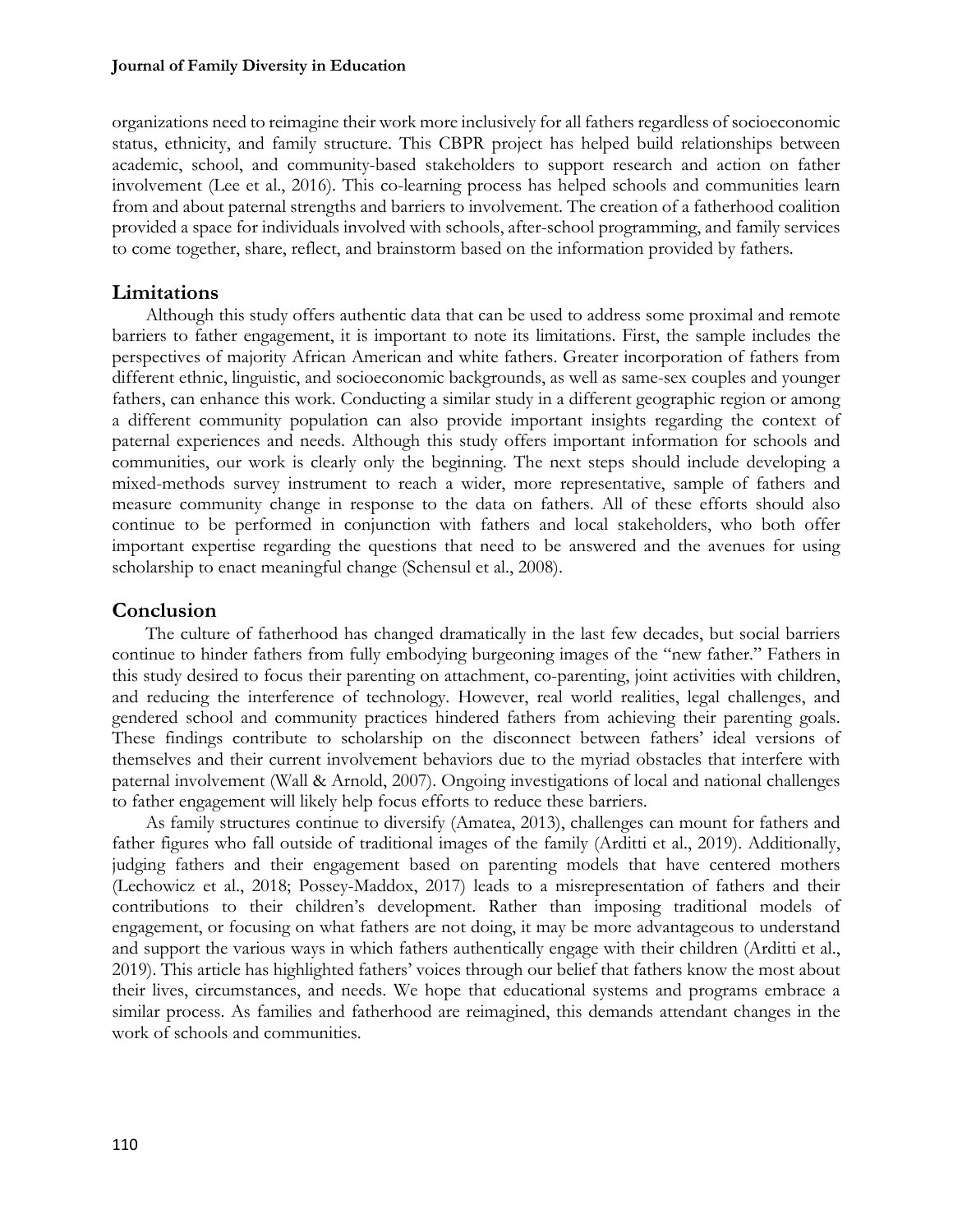# **References**

- Adams, M., Walker, C., & O'Connell, P. (2011). Invisible or involved fathers? A content analysis of representations of parenting in young children's picture books in the UK. *Sex Roles*, *65*(3-4), 259-270.
- Allen, J.B. (2007). *Creating welcoming schools.* New York, NY: Teacher's College Press. Amatea, E. S. (2013). *Building culturally responsive family-school relationships* (2nd ed.). Upper Saddle River, NJ: Pearson.
- Amato, V. (2018). The social construction of a possible male gender bias is negatively impacting fathers in child welfare services: Hammering a square peg into a round hole. *Journal of Human Behavior in the Social Environment*, *28*(4), 466-474.
- Amato, P.R., & Rivera, F. (1999). Paternal involvement and children's behavior. *Journal of Marriage and the Family, 61,* 375-384.
- Arditti, J. A., Molloy, S., Spiers, S., & Johnson, E. I. (2019). Perceptions of nonresident father involvement among low-income youth and their single parents. *Family Relations*, *68*(1), 68-84.
- Bernard, S. N., Whitson, M., & Kaufman, J. (2015). The moderating effect of positive father engagement and accessibility on a school-based system of care intervention for mental health outcomes of children. *Journal of Child and Family Studies*, *24*(10), 2923-2933.
- Boyatzis, R. (1998). *Transforming qualitative information: Thematic analysis and code development.* Thousand Oaks: Sage.
- Brinkmann, S. & Kvale, S. (2015). *Interviews: Learning the craft of qualitative research interviewing* (3rd ed.). Thousand Oaks, CA: Sage
- Bronfenbrenner, U. (1979). *The ecology of human development: Experiments by nature and design*. Cambridge, MA: Harvard University Press.
- Bronfenbrenner, U. (1986). Ecology of the family as a context for human development: Research perspectives. *Developmental Psychology*, *22*(6), 723-742.
- Bronfenbrenner, U. & Morris, A. (1998). The ecology of developmental processes. In W. Damon and R. Lerner, *Handbook of child psychology: Theoretical models of human development* (pp.993-1028)*.* New York: Wiley & Sons.
- Cabrera, N., Fitzgerald, H., Bradley, R., & Roggman, L. (2014). The ecology of father–child relationships: An expanded model. *Journal of Family Theory and Review*, *6*, 336–354.
- Carrillo, S., Bermúdez, M., Gutiérrez, L. S., Camila, M., & Delgado, X. (2016). Father's perceptions of their role and involvement in the family: A qualitative study in a Colombian sample. *Revista Costarricense de Psicología*, *35*(2), 37-54.
- Corbin, J., & Strauss, A. (2015). *Basics of qualitative research: Techniques and procedures for developing grounded theory* (4<sup>th</sup> ed.). Thousand Oaks, CA: Sage
- Carlson, M. J. (2006). Family structure, father involvement, and adolescent behavioral outcomes. *Journal of Marriage and Family*, *68*(1), 137-154.
- de Montigny, F., Gervais, C., Meunier, S., & Dubeau, D. (2017). Professionals' positive perceptions of fathers are associated with more favourable attitudes towards including them in family interventions. *Acta Paediatrica*, *106*(12), 1945-1951.
- Downer, J.T. (2007). Father involvement during early childhood. In R.C. Pianta, M.J. Cox, and K.L. Snow (Eds.), *School readiness and the transition to kindergarten in the era of accountability* (pp. 329-354). Baltimore, MD: Brookes Publishing.
- Fagan, J., & Kaufman, R. (2015). Co-parenting relationships among low-income, unmarried parents: Perspectives of fathers in fatherhood programs. *Family Court Review*, *53*, 304–316.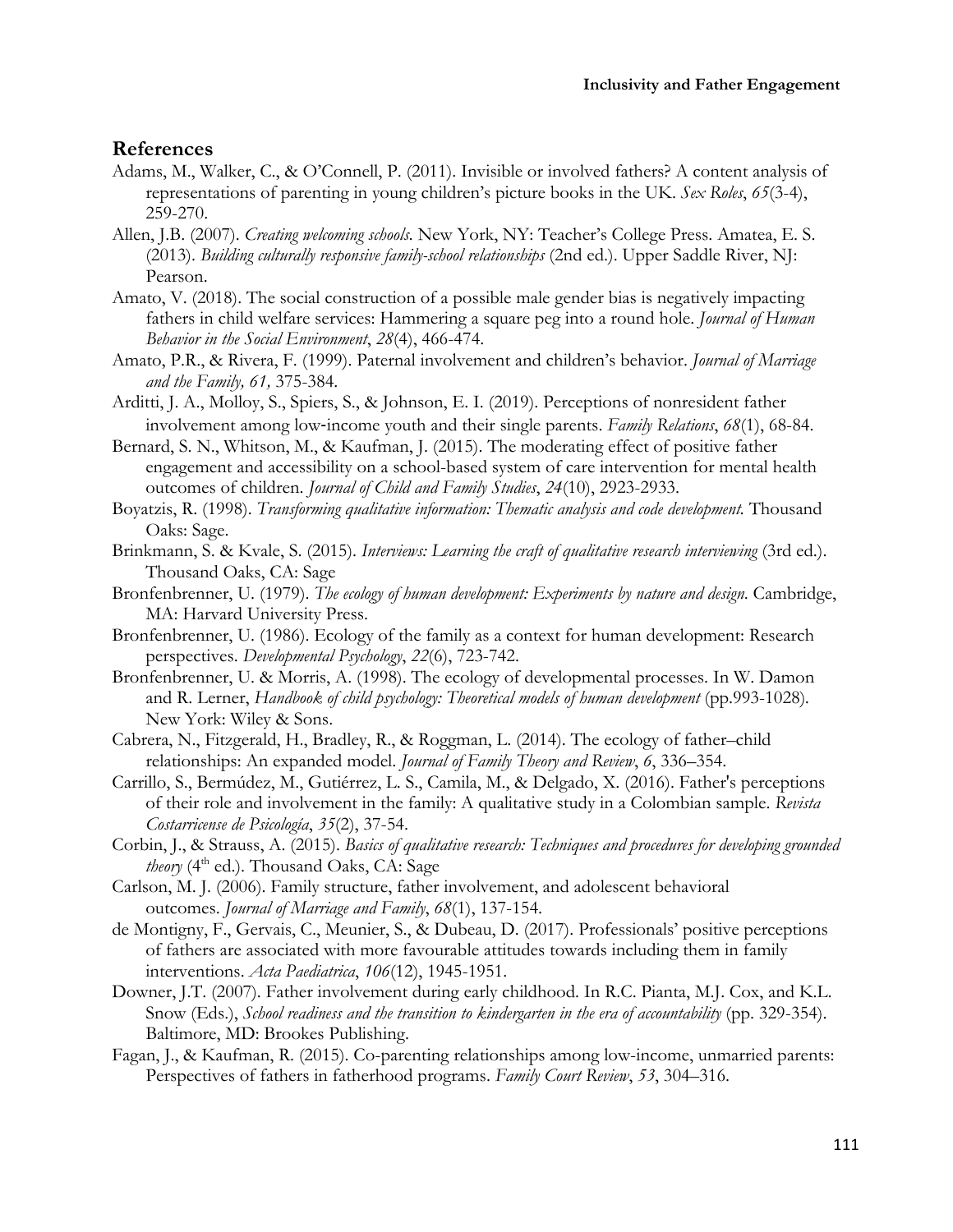- Fleck, M. O., Hudson, D. B., Abbott, D. A., & Reisbig, A. M. (2013). You can't put a dollar amount on presence: Young, non-resident, low-income, African American fathers. *Issues in Comprehensive Pediatric Nursing*, *36*(3), 225-240.
- Ganong, L. H., Coleman, M., & Mapes, D. (1990). A meta-analytic review of family structure stereotypes. Journal of Marriage and Family, 52, 287–297.
- Goncy, E. A., & van Dulmen, M. H. (2010). Fathers do make a difference: Parental involvement and adolescent alcohol use. *Fathering*, *8*(1), 93-108.
- Gottzén, L. (2011). Involved fatherhood? Exploring the educational work of middle-class men. *Gender and Education*, *23*(5), 619-634.
- Gordon, M. S. (2016). Community disadvantage and adolescent's academic achievement: The mediating role of father influence. *Journal of Child and Family Studies*, *25*(7), 2069-2078.
- Guarin, A., & Meyer, D. R. (2018). Are low earnings of nonresidential fathers a barrier to their involvement with children?. *Children and Youth Services Review*, *91*, 304-318.
- Guterman, N. B., Bellamy, J. L., & Banman, A. (2018). Promoting father involvement in early home visiting services for vulnerable families: Findings from a pilot study of "Dads matter". *Child abuse & neglect*, *76*, 261-272.
- Jeynes, W. H. (2015). A meta-analysis: The relationship between father involvement and student academic achievement. *Urban Education*, *50*(4), 387-423.
- Kim, P., Mayes, L., Feldman, R., Leckman, J. F., & Swain, J. E. (2013). Early postpartum parental preoccupation and positive parenting thoughts: Relationship with parent–infant interaction. *Infant Mental Health Journal*, *34*(2), 104-116.
- Kim, S. W., & Hill, N. E. (2015). Including fathers in the picture: A meta-analysis of parental involvement and students' academic achievement. *Journal of Educational Psychology, 107*(4), 919- 934.
- Knoester, C., & Randolph, T. (2019). Father-child sports participation and outdoor activities: Patterns and implications for health and father-child relationships. *Sociology of Sport Journal*, *36*(4), 322-329.
- Kramer, K. Z., Myhra, L. L., Zuiker, V. S., & Bauer, J. W. (2016). Comparison of poverty and income disparity of single mothers and fathers across three decades: 1990–2010. *Gender Issues*, *33*(1), 22-41.
- Lambert, S. D., & Loiselle, C. G. (2008). Combining individual interviews and focus groups to enhance data richness. *Journal of Advanced Nursing*, *62*(2), 228-237.
- Lantz, P. M., Viruell-Fuentes, E., Israel, B. A., Softley, D., & Guzman, R. (2001). Can communities and academia work together on public health research? Evaluation results from a communitybased participatory research partnership in Detroit. *Journal of Urban Health*, *78*(3), 495-507.
- Lechowicz, M. E., Jiang, Y., Tully, L. A., Burn, M. T., Collins, D. A., Hawes, D. J., & Frick, P. J. (2019). Enhancing father engagement in parenting programs: Translating research into practice recommendations. *Australian Psychologist*, *54*(2), 83-89.
- Lee, S. J., Hoffman, G., & Harris, D. (2016). Community-Based Participatory Research (CBPR) needs assessment of parenting support programs for fathers. *Children and Youth Services Review*, *66*, 76-84.
- Livingston, G., & Parker, K. (2019). *8 Facts about American Dads.* Washington, DC: Pew Research Center.
- Lynch, J. (2019). Father reflections on their involvement with primary school students: Connections to school literacy learning. *Literacy Research: Theory, Method, and Practice*, *68*(1), 396-416.
- Lynch, J., & Zwerling, H. (2020). Bringing neighborhood dads into classrooms: Supporting literacy engagement. *The Reading Teacher*, *74*(2), 169-178.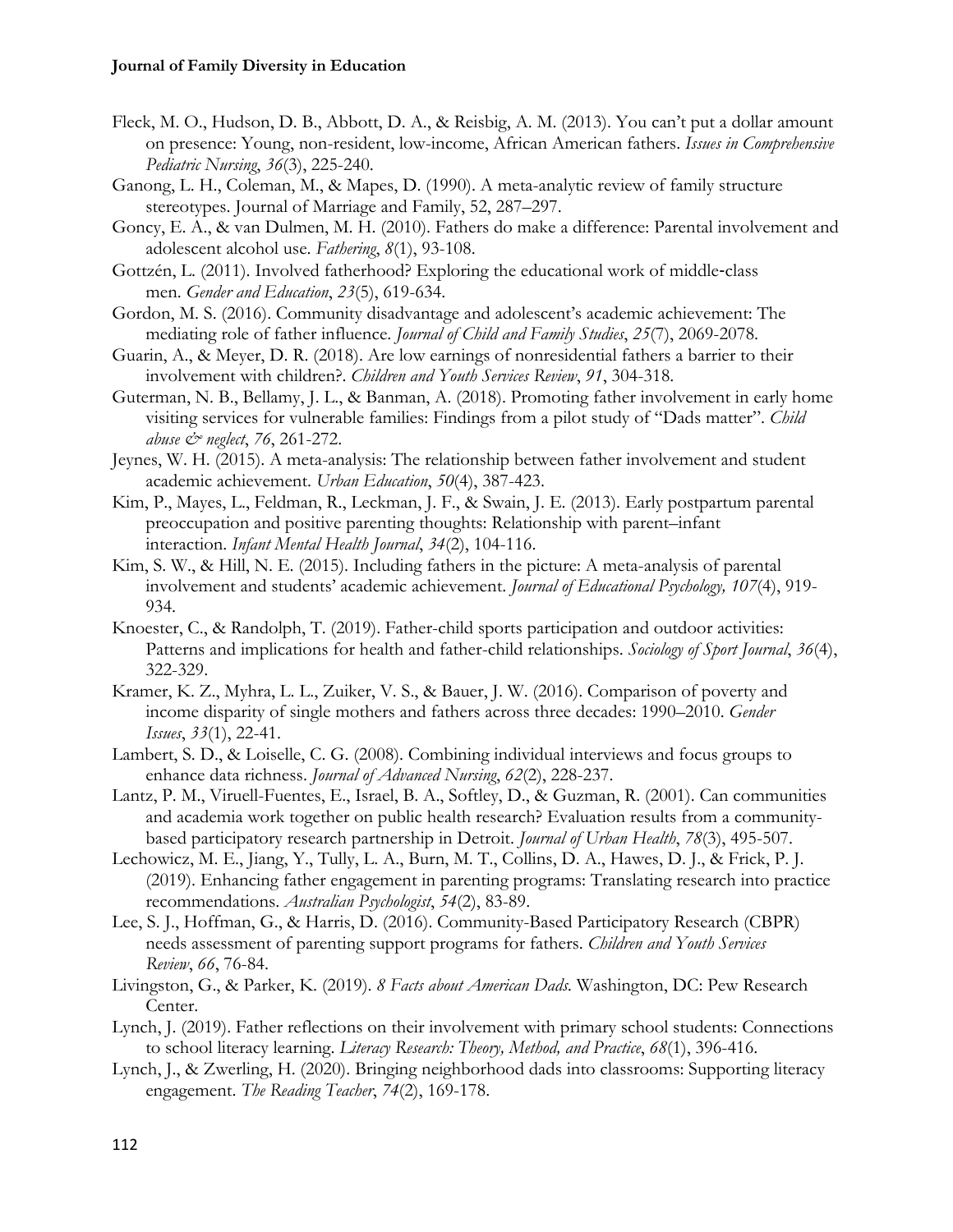#### **Inclusivity and Father Engagement**

- Martin, A., Ryan, R. M., & Brooks-Gunn, J. (2007). The joint influence of mother and father parenting on child cognitive outcomes at age 5. *Early Childhood Research Quarterly*, *22*(4), 423-439.
- McDaniel, B. T., & Coyne, S. M. (2016). Technology interference in the parenting of young children: Implications for mothers' perceptions of coparenting. *The Social Science Journal*, *53*(4), 435-443.
- McDaniel, B. T., & Radesky, J. S. (2018). Technoference: Parent distraction with technology and associations with child behavior problems. *Child Development*, *89*(1), 100-109.
- McWayne, C., Downer, J. T., Campos, R., & Harris, R. D. (2013). Father involvement during early childhood and its association with children's early learning: A meta-analysis. *Early Education & Development*, *24*(6), 898-922.
- Onwuegbuzie, A. J., Dickinson, W. B., Leech, N. L., & Zoran, A. G. (2009). A qualitative framework for collecting and analyzing data in focus group research. *International Journal of Qualitative Methods*, *8*(3), 1-21.
- Osborn, M. (2015). Young fathers: unseen but not invisible. *Families, Relationships and Societies*, *4*(2), 323-329.
- Padilla-Walker, L., Coyne, S. M., & Fraser, A. M. (2012). Getting a high-speed family connection: associations between family media use and family connection. *Family Relations*, *61*(3), 426-440.
- Palm, G. (2014). Attachment theory and fathers: Moving from "being there" to "being with". *Journal of Family Theory and Review*, 6(4), 282–297.
- Phares, V., Rojas, A., Thurston, I. B., & Hankinson, J. C. (2010). Including fathers in clinical interventions for children and adolescents. *The role of the father in child development*, *5*, 459-485.
- Pleck, J. H. (2010). Paternal involvement revised conceptualization and theoretical linkages with child outcomes. In M. E. Lamb (Ed.), The role of the father in child development  $(5<sup>th</sup>ed., pp. 58)$ –93). Hoboken, NJ: Wiley.
- Pleck, J. H., & Masciadrelli, B. P. (2003). Paternal involvement: Levels, sources, and consequences. In M. E. Lamb (Ed.), The role of the father in child development (4th ed., pp.222–271). New York: Wiley.
- Posey-Maddox, L. (2017). Schooling in suburbia: the intersections of race, class, gender, and place in black fathers' engagement and family–school relationships. *Gender and Education*, *29*(5), 577-593.
- Pruett, M. K., Pruett, K., Cowan, C. P., & Cowan, P. A. (2017). Enhancing father involvement in low-income families: A couples group approach to preventive intervention. *Child Development*, *88*(2), 398-407.
- Marsiglio, W., Day, R.D., & Lamb, M.E. (2000). Exploring fatherhood diversity: Implications for conceptualizing father involvement. *Marriage and the Family Review, 29,* 269–293.
- Påfs, J., Rulisa, S., Musafili, A., Essýn, B., & Binder-Finnema, P. (2016). You try to play a role in her pregnancy': A qualitative study on recent fathers' perspectives about childbearing and encounter with the maternal health system in Kigali, Rwanda. Global Health Action, 9(0), 1–9.
- Puhlman, D.J., & Pasley, K. (2013). Rethinking gatekeeping. *Journal of Family Theory and Review*, 5, 176-193.
- Puhlman, D. J., & Pasley, K. (2017). The maternal gatekeeping scale: Constructing a measure. *Family Relations*, *66*(5), 824-838.
- QSR International Pty Ltd; NVivo qualitative data analysis software; Version 12, 2012.
- Rice, K. K. (2015). The importance of including fathers. *International Journal of Group Psychotherapy*, *2*(3), 232-238.
- Roggman, L. A., Noyce, L. K., Cook, G. A., Christiansen, K., & Jones, D. (2004). Playing with daddy: Social toy play, early head start, and developmental outcomes. Fathering, 2(1), 83–108.